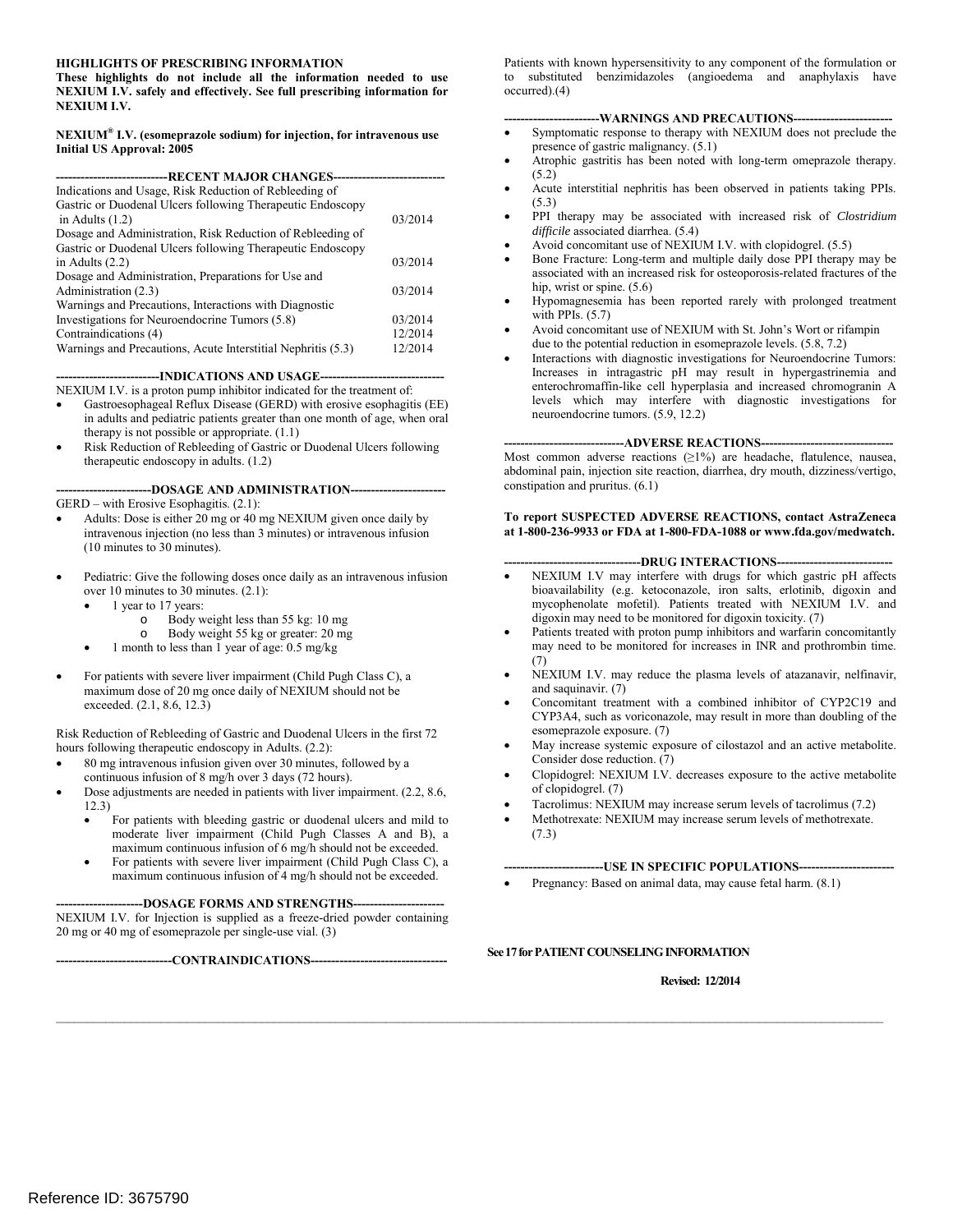#### **FULL PRESCRIBING INFORMATION: CONTENTS\***

#### **1 INDICATIONS AND USAGE**

- 1.1 Treatment of Gastroesophageal Reflux Disease (GERD) with Erosive Esophagitis
- 1.2 Risk Reduction of Rebleeding of Gastric or Duodenal Ulcers following Therapeutic Endoscopy in Adults

#### **2 DOSAGE AND ADMINISTRATION**

- 2.1 GERD with Erosive Esophagitis
- 2.2 Risk Reduction of Rebleeding of Gastric or Duodenal Ulcers following Therapeutic Endoscopy in Adults 2.3 Preparation and Administration Instructions

#### **3 DOSAGE FORMS AND STRENGTHS**

#### **4 CONTRAINDICATIONS**

#### **5 WARNINGS AND PRECAUTIONS**

- 5.1 Risk of Concomitant Gastric Malignancy
- 5.2 Atrophic Gastritis
- 5.3 Acute Interstitial Nephritis
- 5.4 *Clostridium difficile* Associated Diarrhea
- 5.5 Interaction with Clopidogrel
- 5.6 Bone Fracture
- 5.7 Hypomagnesemia
- 5.8 Concomitant use of NEXIUM with St. John's Wort or Rifampin
- 5.9 Interactions with Investigations for Neuroendocrine Tumors<br>5.10 Concomitant use of NEXIUM with Methotrexate
- 5.10 Concomitant use of NEXIUM with Methotrexate

#### **6 ADVERSE REACTIONS**

6.1 Clinical Trials Experience with Intravenous NEXIUM

6.2 Postmarketing Experience

#### **7 DRUG INTERACTIONS**

- 7.1 Interactions with Investigations of Neuroendocrine Tumors
- 7.2 Tacrolimus
- 7.3 Methotrexate

#### **8 USE IN SPECIFIC POPULATIONS**

- 8.1 Pregnancy
- 8.3 Nursing Mothers
- 8.4 Pediatric Use
- 8.5 Geriatric Use
- 8.6 Hepatic Impairment

#### **10 OVERDOSAGE**

**11 DESCRIPTION** 

#### **12 CLINICAL PHARMACOLOGY**

- 12.1 Mechanism of Action
	- 12.2 Pharmacodynamics
	- 12.3 Pharmacokinetics
	- 12.4 Microbiology

#### **13 NONCLINICAL TOXICOLOGY**

- 13.1 Carcinogenesis, Mutagenesis, Impairment of Fertility
- 13.2 Animal Toxicology and/or Pharmacology

#### **14 CLINICAL STUDIES**

- (GERD) 14.1 Acid Suppression in Gastroesophageal Reflux Disease
- 14.2 Bleeding Gastric or Duodenal Ulcers

#### **16 HOW SUPPLIED/STORAGE AND HANDLING**

#### **17 PATIENT COUNSELING INFORMATION**

\*Sections or subsections omitted from the full prescribing information are not listed**.**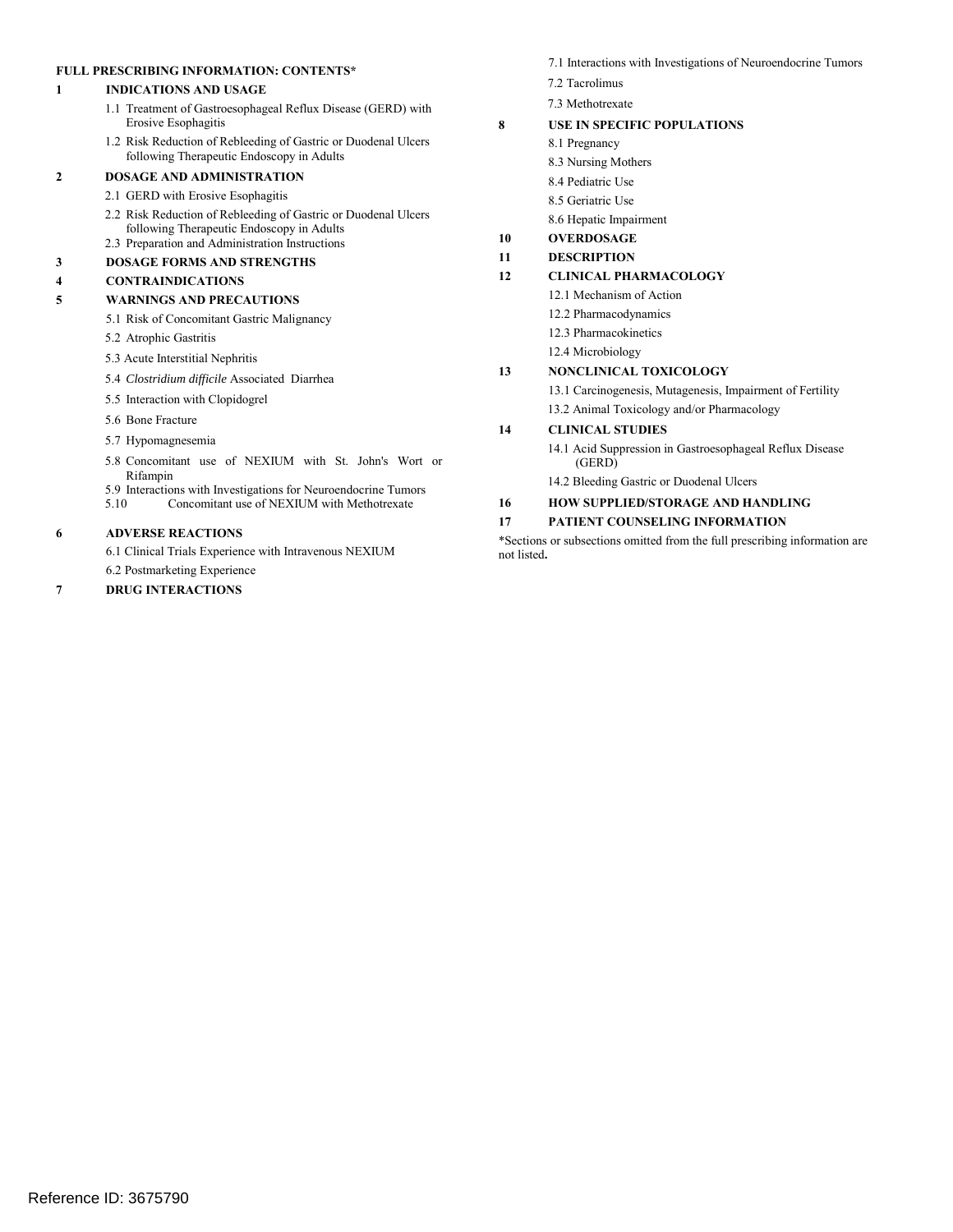## **FULL PRESCRIBING INFORMATION**

## **1. INDICATIONS AND USAGE**

### **1.1 Treatment of Gastroesophageal Reflux Disease (GERD) with Erosive Esophagitis**

 NEXIUM I.V. for Injection is indicated for the short-term pediatric patients 1 month to 17 years, inclusively as an alternative to oral therapy when oral NEXIUM is not possible treatment of GERD with erosive esophagitis in adults and or appropriate.

\_\_\_\_\_\_\_\_\_\_\_\_\_\_\_\_\_\_\_\_\_\_\_\_\_\_\_\_\_\_\_\_\_\_\_\_\_\_\_\_\_\_\_\_\_\_\_\_\_\_\_\_\_\_\_\_\_\_\_\_\_\_\_\_\_\_\_\_\_\_\_\_

## **1.2 Risk Reduction of Rebleeding of Gastric or Duodenal Ulcers following Therapeutic Endoscopy in Adults**

 NEXIUM I.V. for Injection is indicated for risk reduction of rebleeding in patients following therapeutic endoscopy for acute bleeding gastric or duodenal ulcers in adults.

#### **2 DOSAGE AND ADMINISTRATION**

General Information

 NEXIUM I.V. for Injection should not be administered of NEXIUM I.V. for Injection. concomitantly with any other medications through the same intravenous site and/or tubing. The intravenous line should always be flushed with either 0.9% Sodium Chloride Injection, USP, Lactated Ringer's Injection, USP or 5% Dextrose Injection, USP both prior to and after administration

The admixture should be stored at room temperature up to 30°C (86°F) and should be administered within the designated time period as listed in Table 1 below. No refrigeration is required.

| <b>Diluent</b>       | <b>Administer within:</b> |
|----------------------|---------------------------|
| 0.9% Sodium Chloride | 12 hours                  |
| Injection, USP       |                           |
| Lactated Ringer's    | 12 hours                  |
| Injection, USP       |                           |
| 5% Dextrose          | 6 hours                   |
| Injection, USP       |                           |

Table 1 Storage Time for Final (diluted) Product

Parenteral drug products should be inspected visually for particulate matter and discoloration prior to administration, whenever solution and container permit.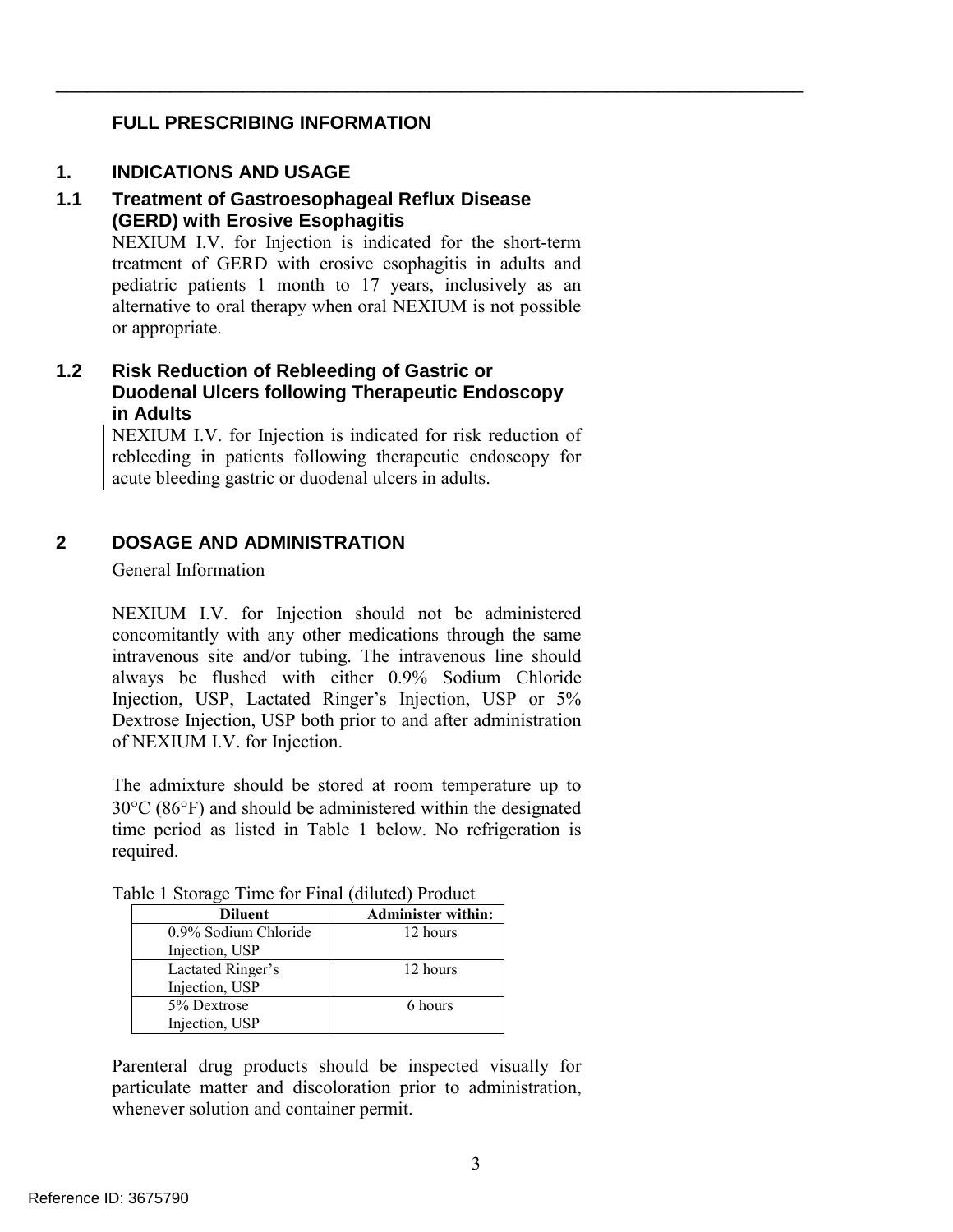As soon as oral therapy is possible or appropriate, intravenous therapy with NEXIUM I.V. for Injection should be discontinued and the therapy should be continued orally.

#### **2.1 GERD with Erosive Esophagitis Adult Patients**

 The recommended adult dose is either 20 mg or 40 mg 30 minutes). Safety and efficacy of NEXIUM I.V. for NEXIUM given once daily by intravenous injection (no less than 3 minutes) or intravenous infusion (10 minutes to Injection as a treatment of GERD patients with erosive esophagitis for more than 10 days have not been demonstrated.

 Dosage adjustment is not required in patients with mild to moderate liver impairment (Child Pugh Classes A and B). For patients with severe liver impairment (Child Pugh Class C), a maximum dose of 20 mg once daily of NEXIUM should not be exceeded [*see Use in Specific Populations (8.6), Clinical Pharmacology (12.3)*].

## **Pediatric Patients**

The recommended doses for children ages 1 month to 17 years, inclusive, are provided below. Dose should be infused over 10 minutes to 30 minutes.

1 year to 17 years: Body weight less than 55 kg: 10 mg Body weight 55 kg or greater: 20 mg

1 month to less than 1 year of age:  $0.5 \text{ mg/kg}$ 

#### **2.2 Risk Reduction of Rebleeding of Gastric or Duodenal Ulcers following Therapeutic Endoscopy in Adults**

Adult dose is 80 mg administered as an intravenous infusion over 30 minutes followed by a continuous infusion of 8 mg/h for a total treatment duration of 72 hours (i.e., includes initial 30-minute dose plus 71.5 hours of continuous infusion). Intravenous therapy is aimed solely at the acute initial management of bleeding gastric or duodenal ulcers and does not constitute full treatment. Intravenous therapy should be followed by oral acidsuppressive therapy.

 esomeprazole 6 mg/h should not be exceeded. For patients For patients with liver impairment, no dosage adjustment of the initial esomeprazole 80 mg infusion is necessary. For patients with mild to moderate liver impairment (Child Pugh Classes A and B), a maximum continuous infusion of with severe liver impairment (Child Pugh Class C), a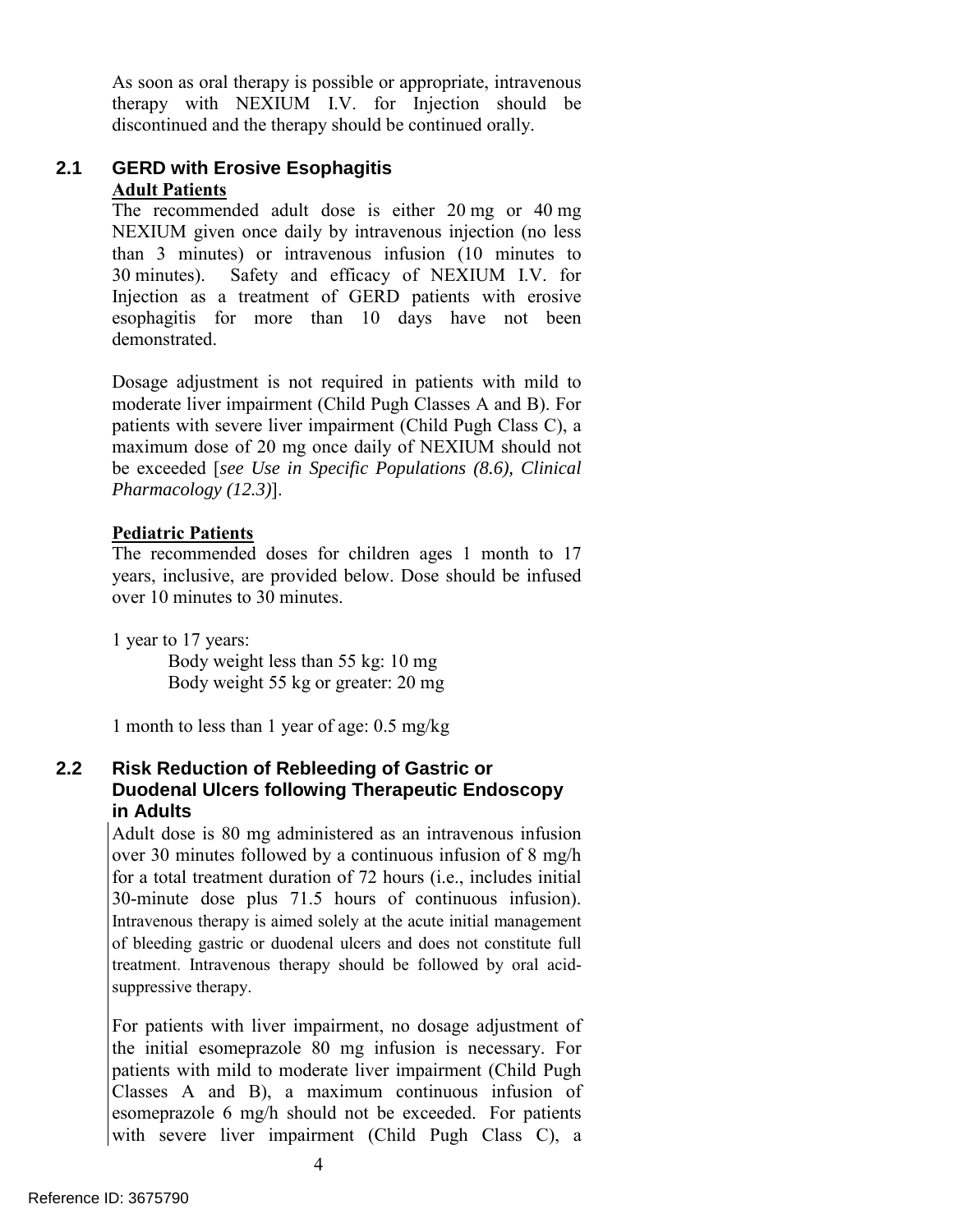maximum continuous infusion of 4 mg/h should not be exceeded [*see Use in Specific Populations (8.6), Clinical Pharmacology (12.3)*].

#### **2.3 Preparation and Administration Instructions**

#### **General Information**

The reconstituted solution of Nexium I.V. should be stored at room temperature up to 30°C (86°F) and administered within 12 hours after reconstitution. (Administer within 6 hours if 5% Dextrose Injection is used after reconstitution). No refrigeration is required [see *Dosage and Administration (2)*, *Table 1*].

### **Gastroesophageal Reflux Disease (GERD) with Erosive Esophagitis**

#### *Preparation Instructions for Adult Patients*

 *3 minutes Intravenous Injection (20 mg or 40 mg vial) over no less than* 

The freeze-dried powder should be reconstituted with 5 mL of 0.9% Sodium Chloride Injection, USP.

Withdraw 5 mL of the reconstituted solution and administer as an intravenous injection over no less than 3 minutes.

*Preparation Instructions for Pediatric Patients* 

#### *Intravenous Infusion (20 mg or 40 mg) over 10 minutes to 30 minutes*

 A solution for intravenous infusion is prepared by first administered as an intravenous infusion over a period of reconstituting the contents of one vial\* with 5 mL of 0.9% Sodium Chloride Injection, USP, Lactated Ringer's Injection, USP or 5% Dextrose Injection, USP and further diluting the resulting solution to a final volume of 50 mL. The resultant concentration after diluting to a final volume of 50 mL is 0.8 mg/mL (for 40 mg vial) and 0.4 mg/mL (for 20 mg vial). The solution (admixture) should be 10 minutes to 30 minutes.

\*For patients 1 month to less than 1 year of age, first calculate the dose (0.5 mg/kg) to determine the vial size needed.

#### **Risk Reduction of Rebleeding of Gastric or Duodenal Ulcers in Adults**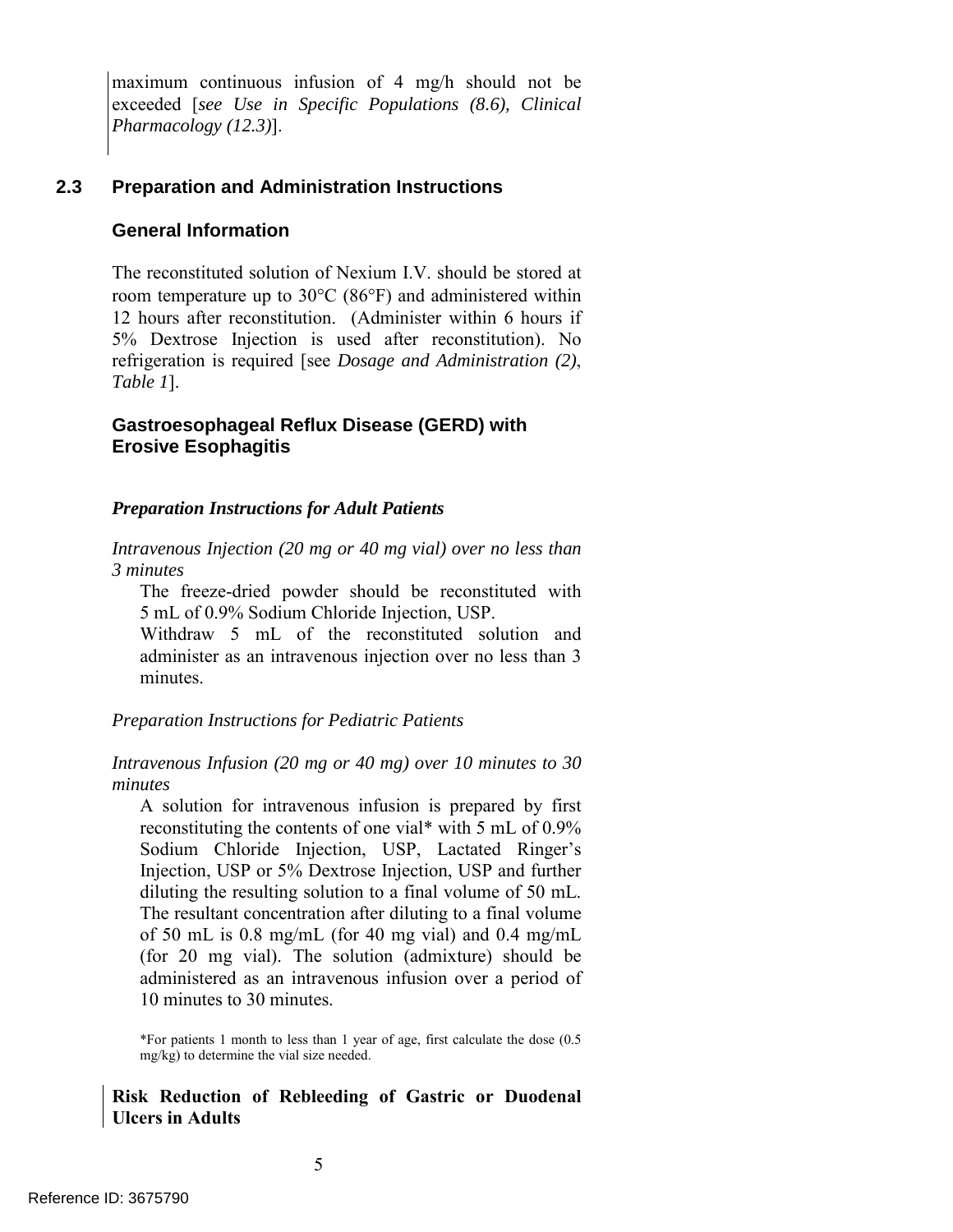## *Preparation Instructions for Loading dose (80 mg) to be given over 30 minutes*

The loading dose of 80 mg is prepared by reconstituting two 40 mg vials. Reconstitute each 40 mg vial with 5 mL of 0.9% Sodium Chloride Injection, USP. The contents of the two vials should be further diluted in 100 mL 0.9% Sodium Chloride Injection, USP for intravenous use. Administer over 30 minutes.

## *Preparation Instructions for Continuous Infusion to be given at 8 mg/hour for 71.5 hours*

 The continuous infusion is prepared by using two 40 mg vials. Reconstitute each 40 mg vial with 5 mL each of 0.9% Sodium be further diluted in 100 mL 0.9% Sodium Chloride Injection, Chloride Injection, USP. The contents of the two vials should USP for intravenous use. Administer at a rate of 8 mg/hour for 71.5 hours.

#### **3 DOSAGE FORMS AND STRENGTHS**

 NEXIUM I.V. for Injection is supplied as a freeze-dried white to off-white powder containing 20 mg or 40 mg of esomeprazole per single-use vial.

#### **4 CONTRAINDICATIONS**

 NEXIUM I.V. is contraindicated in patients with known hypersensitivity to substituted benzimidazoles or to any component of the formulation. Hypersensitivity reactions may include anaphylaxis, anaphylactic shock, angioedema, bronchospasm, acute interstitial nephritis, and urticaria [see *Adverse Reactions (6)*].

#### **5 WARNINGS AND PRECAUTIONS**

#### **5.1 Risk of Concomitant Gastric Malignancy**

Symptomatic response to therapy with NEXIUM does not preclude the presence of gastric malignancy.

#### **5.2 Atrophic Gastritis**

 Atrophic gastritis has been noted occasionally in gastric corpus biopsies from patients treated long-term with omeprazole, of which esomeprazole is an enantiomer.

#### **5.3 Acute Interstitial Nephritis**

 nephritis may occur at any point during PPI therapy and is Acute interstitial nephritis has been observed in patients taking PPIs including NEXIUM I.V.. Acute interstitial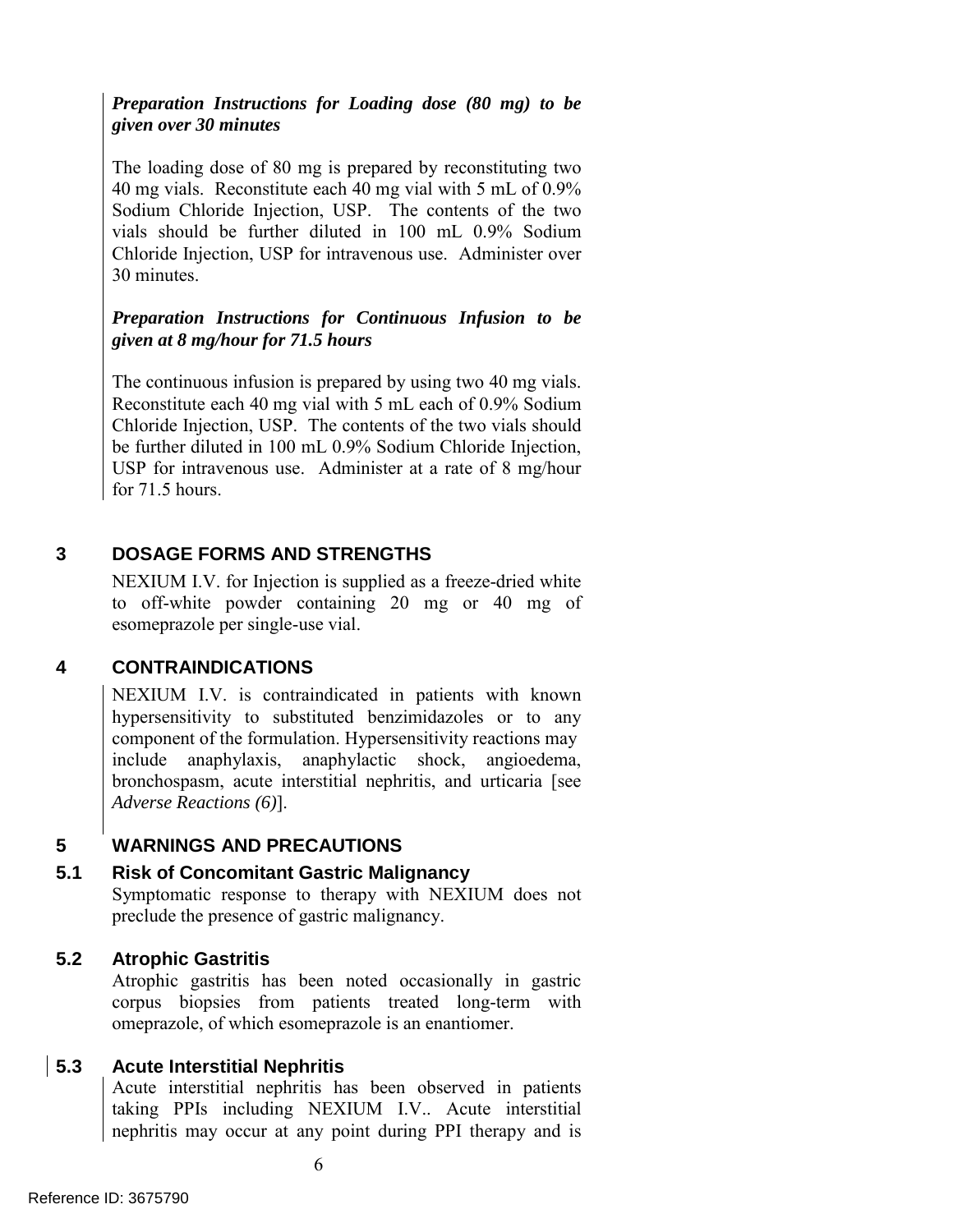generally attributed to an idiopathic hypersensitivity reaction. Discontinue NEXIUM I.V. if acute interstitial nephritis develops [*see Contraindications (4)*].

#### **5.4** *Clostridium difficile* **Associated Diarrhea**

 Published observational studies suggest that PPI therapy like diarrhea that does not improve [*see Adverse Reactions* (6.2)]. NEXIUM may be associated with an increased risk of *Clostridium difficile* associated diarrhea, especially in hospitalized patients. This diagnosis should be considered for

Patients should use the lowest dose and shortest duration of PPI therapy appropriate to the condition being treated.

#### **5.5 Interaction with Clopidogrel**

 use of clopidogrel with 40 mg esomeprazole reduces the Avoid concomitant use of NEXIUM I.V. with clopidogrel. Clopidogrel is a prodrug. Inhibition of platelet aggregation by clopidogrel is entirely due to an active metabolite. The metabolism of clopidogrel to its active metabolite can be impaired by use with concomitant medications, such as esomeprazole, that inhibit CYP2C19 activity. Concomitant pharmacological activity of clopidogrel. When using NEXIUM I.V. consider alternative anti-platelet therapy [*see Drug Interactions (7), Clinical Pharmacology (12.3)*].

#### **5.6 Bone Fracture**

 pump inhibitor (PPI) therapy may be associated with an who received high-dose, defined as multiple daily doses, and Several published observational studies suggest that proton increased risk for osteoporosis-related fractures of the hip, wrist, or spine. The risk of fracture was increased in patients long-term PPI therapy (a year or longer). Patients should use the lowest dose and shortest duration of PPI therapy appropriate to the condition being treated. Patients at risk for osteoporosis-related fractures should be managed according to established treatment guidelines [*see Dosage and Administration (2), Adverse Reactions (6.2)*].

#### **5.7 Hypomagnesemia**

 reported rarely in patients treated with PPIs for at least three Hypomagnesemia, symptomatic and asymptomatic, has been months, in most cases after a year of therapy. Serious adverse events include tetany, arrhythmias, and seizures. In most patients, treatment of hypomagnesemia required magnesium replacement and discontinuation of the PPI.

For patients expected to be on prolonged treatment or who take PPIs with medications such as digoxin or drugs that may cause hypomagnesemia (e.g., diuretics), health care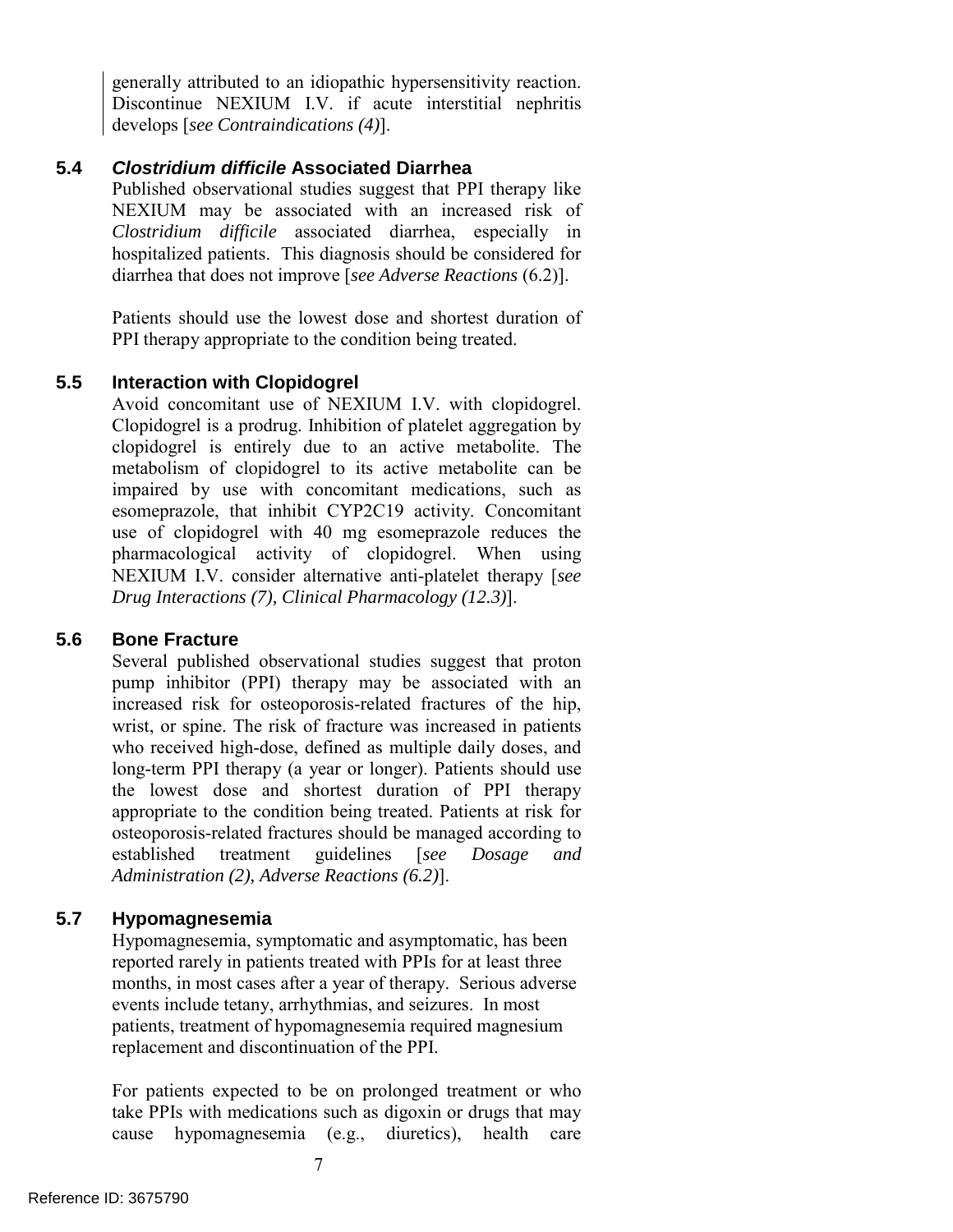professionals may consider monitoring magnesium levels prior to initiation of PPI treatment and periodically [*see Adverse Reactions (6.2)*].

#### **Concomitant use of NEXIUM with St. John's Wort or 5.8 Rifampin**

 use of NEXIUM with St. John's Wort or rifampin. Drugs which induce CYP2C19 or CYP3A4 (such as St. John's Wort or rifampin) can substantially decrease esomeprazole concentrations [*see Drug Interactions (7)*]. Avoid concomitant

#### **5.9 Interactions with Investigations for Neuroendocrine Tumors**

Serum chromogranin A (CgA) levels increase secondary to drug-induced decreases in gastric acidity. The increased CgA level may cause false positive results in diagnostic investigations for neuroendocrine tumors. Healthcare providers should temporarily stop esomeprazole treatment at least 14 days before assessing CgA levels and consider repeating the test if initial CgA levels are high. If serial tests are performed (e.g. for monitoring), the same commercial laboratory should be used for testing, as reference ranges between tests may vary [*see Clinical Pharmacology (12.2)*].

## **5.10 Concomitant use of NEXIUM with Methotrexate**

to methotrexate toxicities. Literature suggests that concomitant use of PPIs with methotrexate (primarily at high dose; see methotrexate prescribing information) may elevate and prolong serum levels of methotrexate and/or its metabolite, possibly leading In high-dose methotrexate administration a temporary withdrawal of the PPI may be considered in some patients [*see Drug Interactions (7.3)*].

#### **6 ADVERSE REACTIONS**

#### **6.1 Clinical Trials Experience with Intravenous NEXIUM**

Because clinical trials are conducted under widely varying conditions, adverse reaction rates observed in the clinical trials of a drug cannot be directly compared to rates in the clinical trials of another drug and may not reflect the rates observed in practice.

## *Adults*

with bleeding gastric or duodenal ulcers (n=375). The safety of intravenous esomeprazole is based on results from clinical trials conducted in four different populations including patients having symptomatic GERD with or without a history of erosive esophagitis (n=199), patients with erosive esophagitis  $(n=160)$ , healthy subjects  $(n=204)$  and patients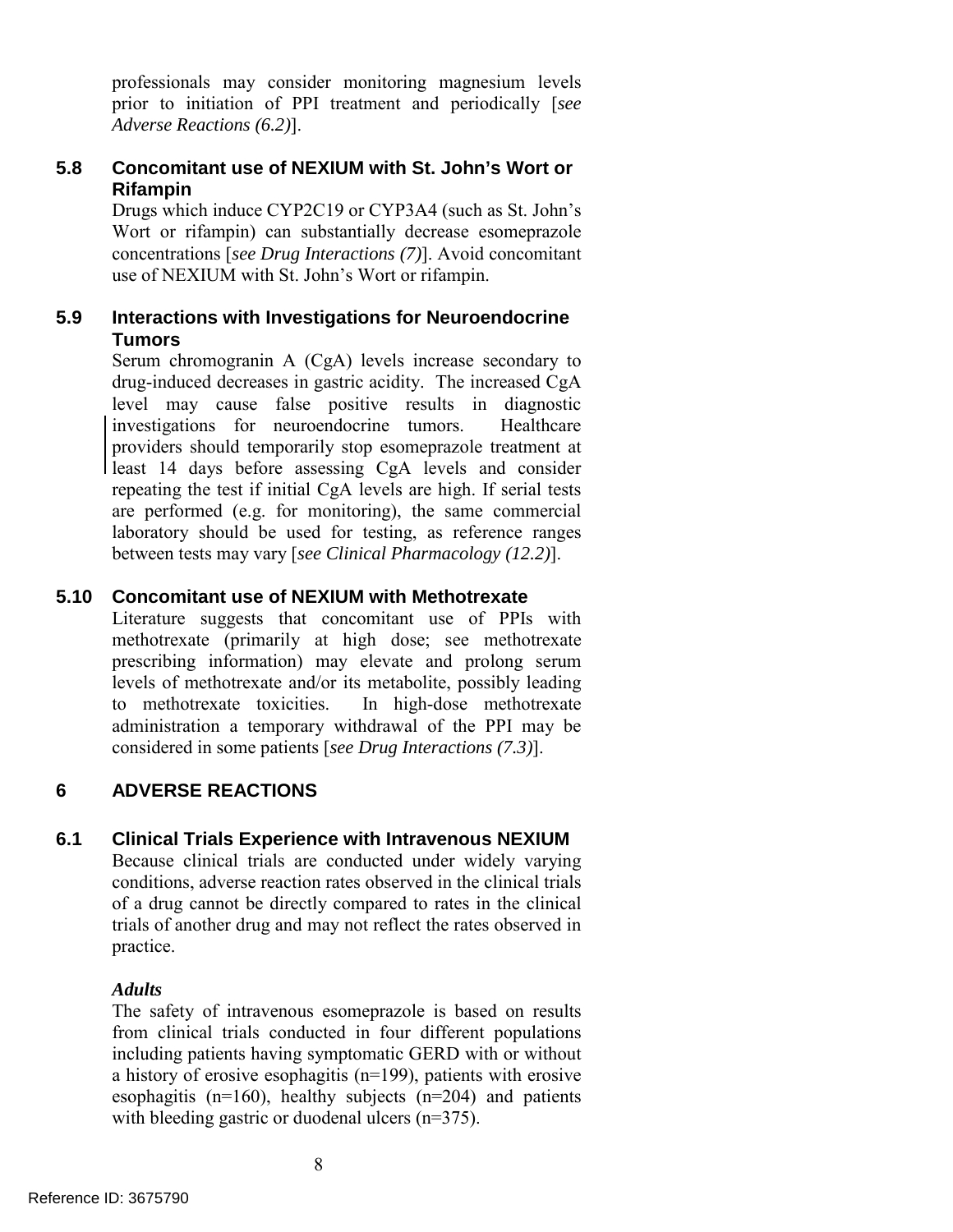#### **Symptomatic GERD and Erosive Esophagitis Trials**

 The data described below reflect exposure to NEXIUM I.V. for Injection in 359 patients. NEXIUM I.V. for Injection was 18 to 77 years of age; 45% Male, 52% Caucasian, 17% Black, injection. Adverse reactions occurring in  $\geq 1\%$  of patients studied only in actively-controlled trials. The population was 3% Asian, 28% Other, and had either erosive reflux esophagitis (44%) or GERD (56%). Most patients received doses of either 20 or 40 mg either as an infusion or an treated with intravenous esomeprazole (n=359) in clinical trials are listed below:

#### Table 2

| $\geq$ 1% in the NEXIUM I.V. group |                    |  |  |
|------------------------------------|--------------------|--|--|
|                                    | % of patients      |  |  |
|                                    | Esomeprazole       |  |  |
|                                    | <b>Intravenous</b> |  |  |
| <b>Adverse Reactions</b>           | $(n=359)$          |  |  |
| Headache                           | 10.9               |  |  |
| Flatulence                         | 10.3               |  |  |
| Nausea                             | 6.4                |  |  |
| Abdominal pain                     | 5.8                |  |  |
| Diarrhea                           | 3.9                |  |  |
| Mouth dry                          | 3.9                |  |  |
| Dizziness/vertigo                  | 2.8                |  |  |
| Constipation                       | 2.5                |  |  |
| Injection site reaction            | 1.7                |  |  |
| Pruritus                           | 1.1                |  |  |

# **Adverse reactions occurring at an incidence**

Intravenous treatment with esomeprazole 20 and 40 mg administered as an injection or as an infusion was found to have a safety profile similar to that of oral administration of esomeprazole.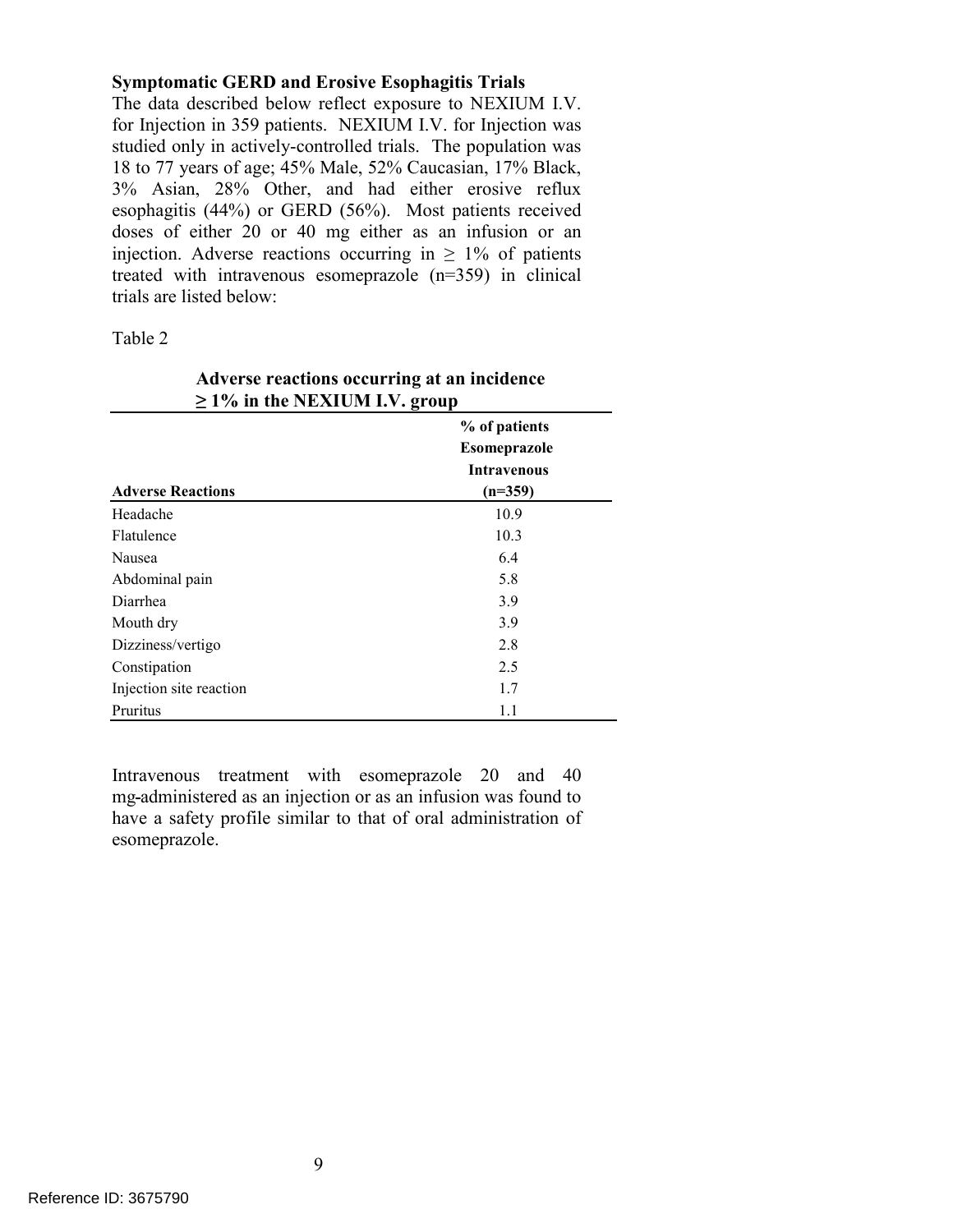#### *Pediatric*

 inclusive was performed. The safety results are consistent A randomized, open-label, multi-national study to evaluate the pharmacokinetics of repeated intravenous doses of once daily esomeprazole in pediatric patients 1 month to 17 years old, with the known safety profile of esomeprazole and no unexpected safety signals were identified [*see Clinical Pharmacology (12.3)*].

## **Risk Reduction of Rebleeding of Gastric or Duodenal Ulcers in Adults**

 The data described below reflect exposure to NEXIUM I.V. for Injection in 375 patients. NEXIUM I.V. for Injection was randomized to receive NEXIUM I.V. for Injection (n=375) or hours. After the initial 72-hour period, all patients received oral proton pump inhibitor (PPI) for 27 days. oral proton pump inhibitor (PPI) for 27 days. studied in a placebo-controlled trial. Patients were placebo (n=389). The population was 18 to 98 years old; 68% Male, 87% Caucasian, 1% Black, 7% Asian, 4% other, who presented with endoscopically confirmed gastric or duodenal ulcer bleeding. Following endoscopic hemostasis, patients received either 80 mg esomeprazole as an intravenous infusion over 30 minutes followed by a continuous infusion of 8 mg per hour or placebo for a total treatment duration of 72

#### **Table 3**

### **greater than 1% of patients within 72 hours after start Incidence (%) of adverse reactions that occurred in of treatment\***

|                                      | Number( $\%$ ) of patients       |                             |  |
|--------------------------------------|----------------------------------|-----------------------------|--|
|                                      | <b>Esomeprazole</b><br>$(n=375)$ | <b>Placebo</b><br>$(n=389)$ |  |
| Duodenal ulcer<br>haemorrhage        | $16(4.3\%)$                      | $16(4.1\%)$                 |  |
| Injection site reaction <sup>#</sup> | $16(4.3\%)$                      | $2(0.5\%)$                  |  |
| Pyrexia                              | $13(3.5\%)$                      | $11(2.8\%)$                 |  |
| Cough                                | $4(1.1\%)$                       | $1(0.3\%)$                  |  |
| <b>Dizziness</b>                     | $4(1.1\%)$                       | $3(0.8\%)$                  |  |

**\***Incidence ≥1% in the esomeprazole group and greater than placebo group safety population

 # Injection site reactions included erythema, swelling, inflammation, pruritus, phlebitis, thrombophlebitis and superficial phlebitis.

 intravenous treatment with esomeprazole administered as an With the exception of injection site reactions described above, injection or as an infusion was found to have a safety profile similar to that of oral administration of esomeprazole.

## **6.2 Postmarketing Experience**

The following adverse reactions have been identified during post-approval use of NEXIUM. Because these reactions are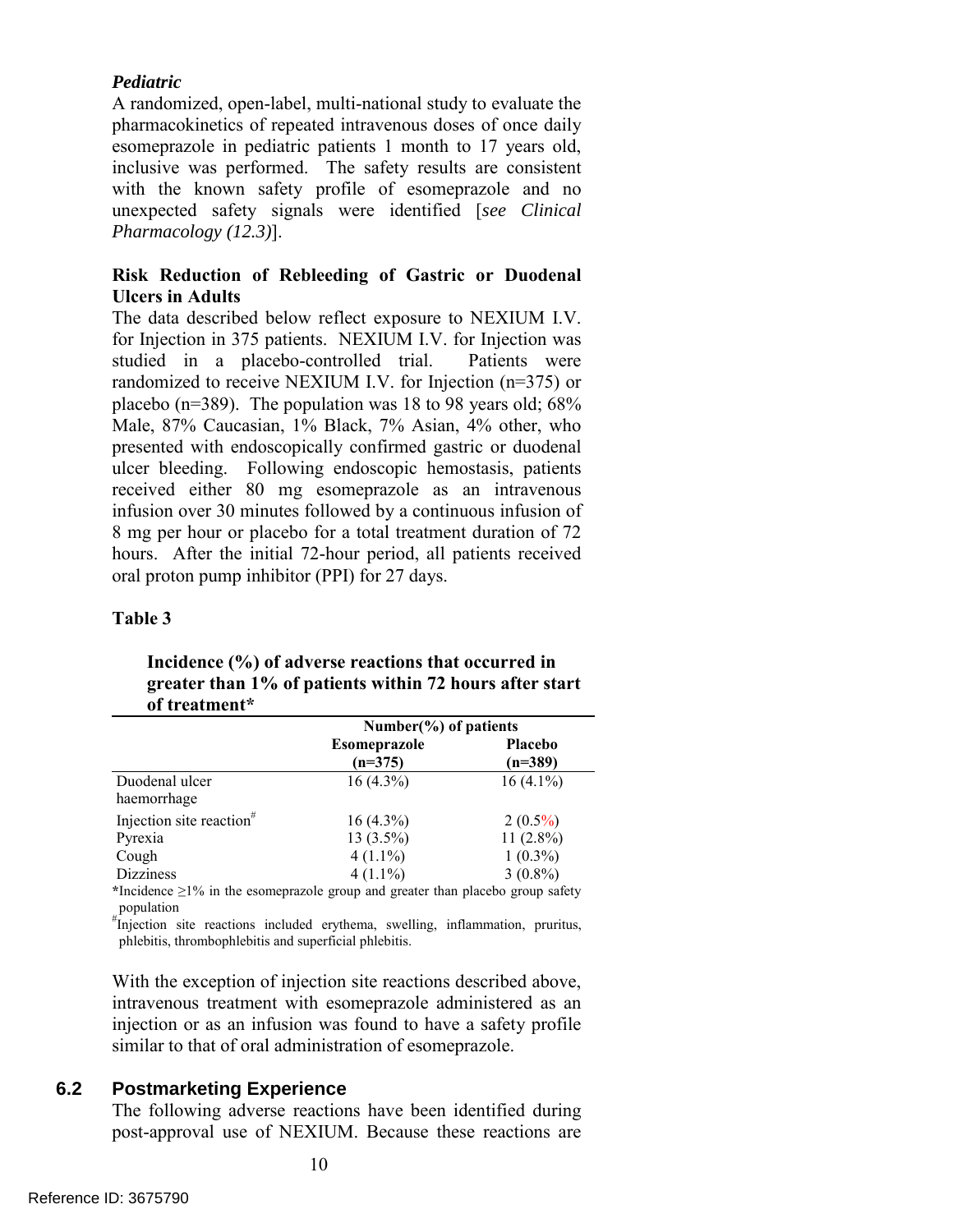reported voluntarily from a population of uncertain size, it is not always possible to reliably estimate their frequency or establish a causal relationship to drug exposure.

 These reports occurred rarely and are listed below by body Postmarketing Reports - There have been spontaneous reports of adverse events with postmarketing use of esomeprazole. system:

*Blood And Lymphatic System Disorders:* agranulocytosis, pancytopenia; *Eye Disorders:* blurred vision; *Gastrointestinal Disorders:* pancreatitis; stomatitis; microscopic colitis; *Hepatobiliary Disorders:* hepatic failure, hepatitis with or without jaundice; *Immune System Disorders:* anaphylactic reaction/shock; *Infections and Infestations:* GI candidiasis; *Metabolism and nutritional disorders:* hypomagnesemia, with or without hypocalcemia and/or hypokalemia; *Musculoskeletal And Connective Tissue Disorders:* muscular weakness, myalgia, bone fracture; *Nervous System Disorders*: hepatic encephalopathy, taste disturbance; *Psychiatric Disorders:* aggression, agitation, depression, hallucination; *Renal and Urinary Disorders*: interstitial nephritis; *Reproductive System and Breast Disorders:* gynecomastia; *Respiratory, Thoracic and Mediastinal Disorders:*  bronchospasm; *Skin and Subcutaneous Tissue Disorders:*  alopecia, erythema multiforme, hyperhidrosis, photosensitivity, Stevens-Johnson syndrome, toxic epidermal necrolysis (TEN, some fatal).

 package insert, **ADVERSE REACTIONS** section. Other adverse events not observed with NEXIUM, but occurring with omeprazole can be found in the omeprazole

## **7 DRUG INTERACTIONS**

Esomeprazole is extensively metabolized in the liver by CYP2C19 and CYP3A4.

 *In vitro* and *in vivo* studies have shown that esomeprazole is studies have shown that esomeprazole does not have any not likely to inhibit CYPs 1A2, 2A6, 2C9, 2D6, 2E1 and 3A4. No clinically relevant interactions with drugs metabolized by these CYP enzymes would be expected. Drug interaction clinically significant interactions with phenytoin, warfarin, quinidine, clarithromycin or amoxicillin. Post-marketing reports of changes in prothrombin measures have been received among patients on concomitant warfarin and esomeprazole therapy. Increases in INR and prothrombin time may lead to abnormal bleeding and even death. Patients treated with proton pump inhibitors and warfarin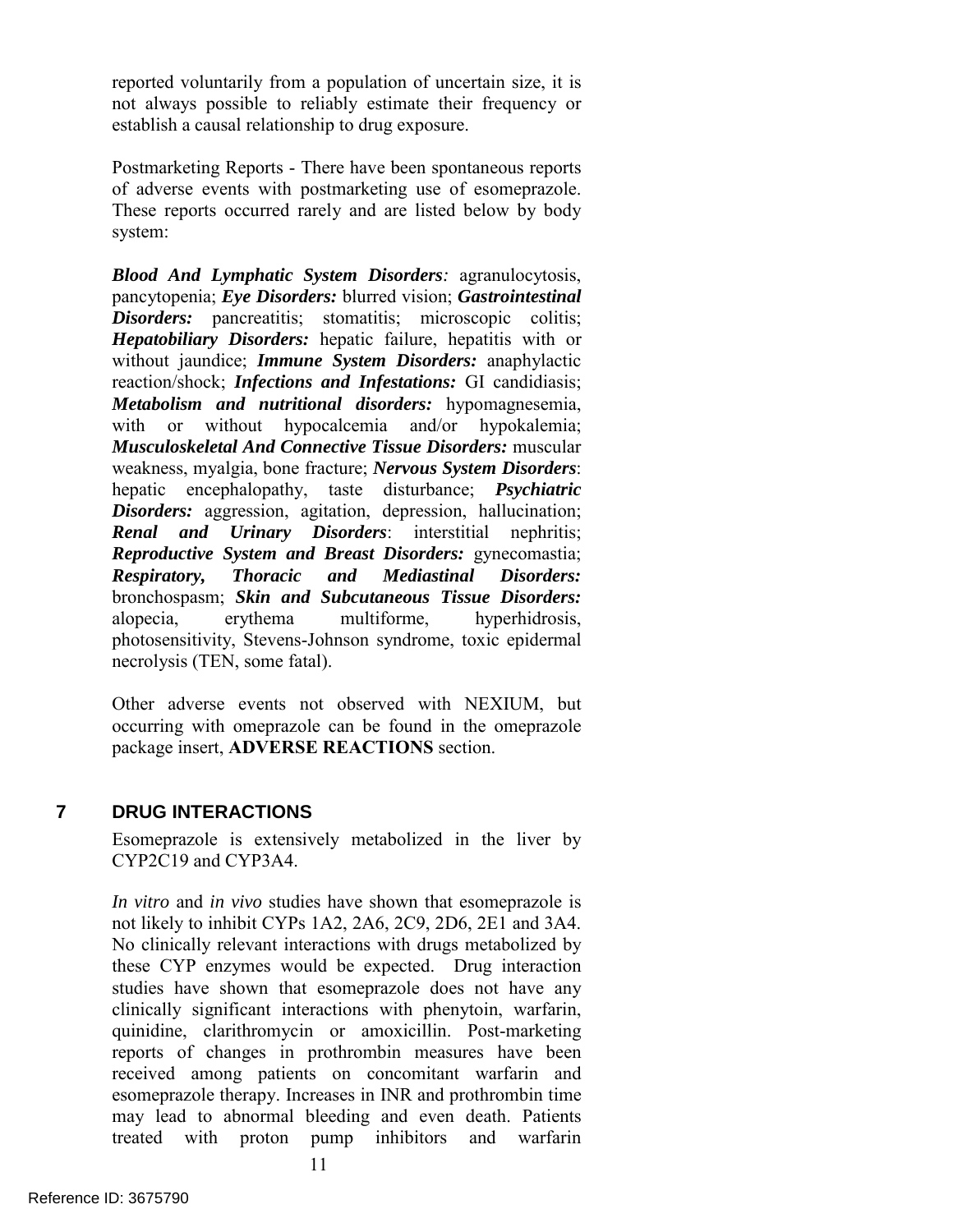concomitantly may need to be monitored for increases in INR and prothrombin time.

resulted in a 45% decrease in clearance of diazepam. Esomeprazole may potentially interfere with CYP2C19, the major esomeprazole metabolizing enzyme. Co-administration of esomeprazole 30 mg and diazepam, a CYP2C19 substrate, Increased plasma levels of diazepam were observed 12 hours after dosing and onwards. However, at that time, the plasma levels of diazepam were below the therapeutic interval, and thus this interaction is unlikely to be of clinical relevance.

Clopidogrel is metabolized to its active metabolite in part by CYP2C19. Concomitant use of esomeprazole 40 mg results in reduced plasma concentrations of the active metabolite of clopidogrel and a reduction in platelet inhibition. Avoid concomitant administration of NEXIUM I.V. with clopidogrel. When using NEXIUM I.V., consider use of alternative anti-platelet therapy [*see Clinical Pharmacology (12.3)*].

 4-7 times the activity of cilostazol, were increased by 29% and Omeprazole acts as an inhibitor of CYP2C19. Omeprazole, given in doses of 40 mg daily for one week to 20 healthy subjects in cross-over study, increased  $C_{\text{max}}$  and AUC of cilostazol by 18% and 26%, respectively.  $C_{\text{max}}$  and AUC of one of its active metabolites, 3,4-dihydro-cilostazol, which has 69%, respectively. Co-administration of cilostazol with esomeprazole is expected to increase concentrations of cilostazol and its above mentioned active metabolite. Therefore, a dose reduction of cilostazol from 100 mg twice daily to 50 mg twice daily should be considered.

Concomitant administration of esomeprazole and a combined inhibitor of CYP2C19 and CYP3A4, such as voriconazole, may result in more than doubling of the esomeprazole exposure. Dose adjustment of esomeprazole is not normally required for the recommended doses. However, in patients who may require higher doses, dose adjustment may be considered.

rifampin) may lead to decreased esomeprazole serum levels. Drugs known to induce CYP2C19 or CYP3A4 (such as Omeprazole, of which esomeprazole is an enantiomer, has been reported to interact with St. John's Wort, an inducer of CYP3A4. In a cross-over study in 12 healthy male subjects, St. John's Wort (300 mg three times daily for 14 days) significantly decreased the systemic exposure of omeprazole in CYP2C19 poor metabolizers  $(C_{\text{max}})$  and AUC decreased by 37.5% and 37.9%, respectively) and extensive metabolizers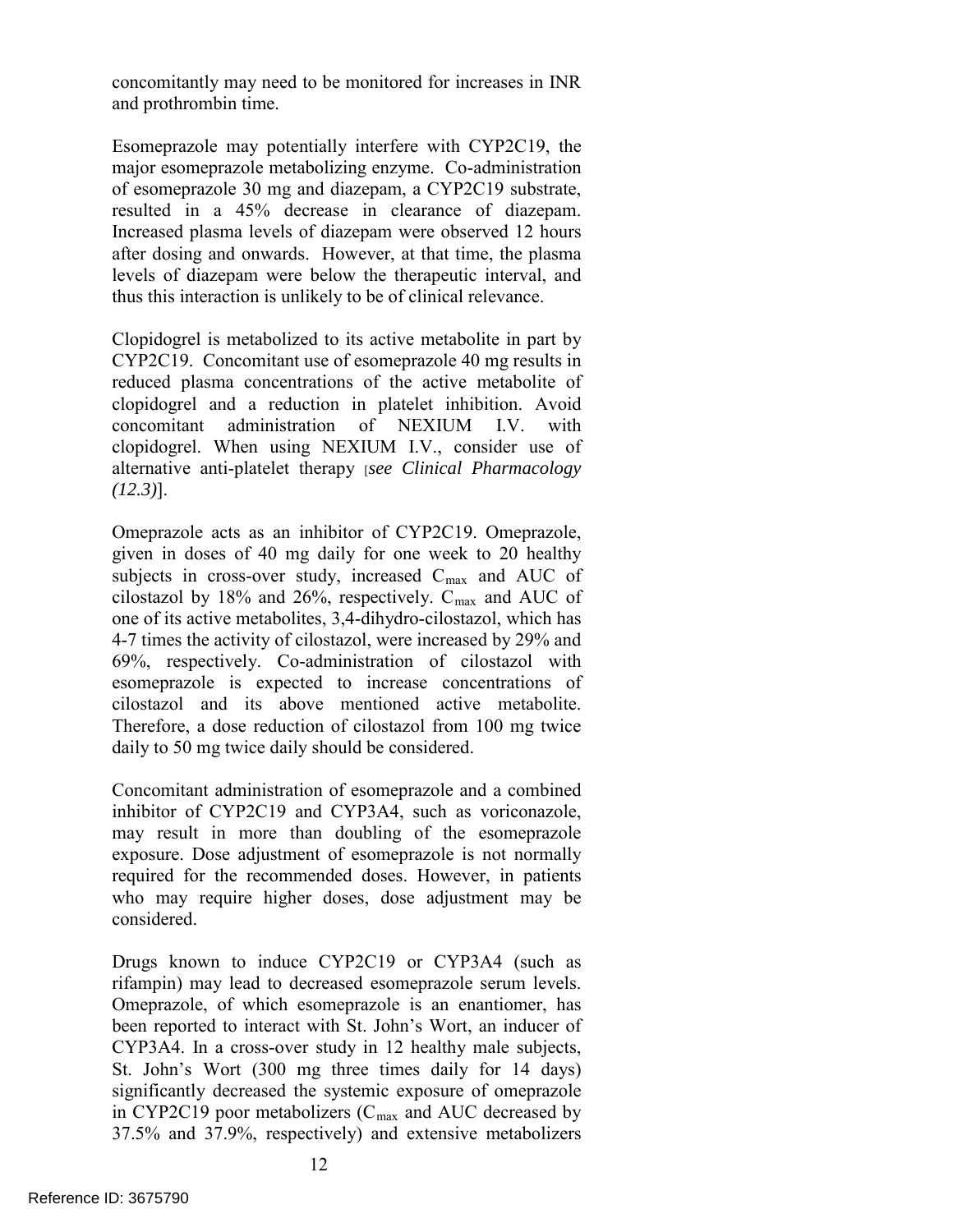$(C_{\text{max}}$  and AUC decreased by 49.6% and 43.9%, respectively). Avoid concomitant use of St. John's Wort or rifampin with NEXIUM.

Co-administration of oral contraceptives, diazepam, phenytoin, or quinidine did not seem to change the pharmacokinetic profile of esomeprazole.

 atazanavir plasma concentrations and thereby reduce its Concomitant use of atazanavir and proton pump inhibitors is not recommended. Co-administration of atazanavir with proton pump inhibitors is expected to substantially decrease therapeutic effect.

mechanisms behind these interactions are not always known. mechanisms behind these interactions are not always known. Increased gastric pH during omeprazole treatment may change decreased serum levels have been reported when given (1000/100 mg) twice daily for 15 days with omeprazole 40 mg Omeprazole has been reported to interact with some antiretroviral drugs. The clinical importance and the the absorption of the antiretroviral drug. Other possible interaction mechanisms are via CYP2C19. For some antiretroviral drugs, such as atazanavir and nelfinavir, together with omeprazole. Following multiple doses of nelfinavir (1250 mg, twice daily) and omeprazole (40 mg daily), AUC was decreased by  $36\%$  and  $92\%$ ,  $C_{\text{max}}$  by  $37\%$ and 89% and  $C_{\text{min}}$  by 39% and 75%, respectively, for nelfinavir and M8. Following multiple doses of atazanavir (400 mg daily) and omeprazole (40 mg daily, 2 hr before atazanavir), AUC was decreased by  $94\%$ ,  $C_{\text{max}}$  by  $96\%$ , and  $C<sub>min</sub>$  by 95%. Concomitant administration with omeprazole and drugs such as atazanavir and nelfinavir is therefore not recommended. For other antiretroviral drugs, such as saquinavir, elevated serum levels have been reported with an increase in AUC by 82%, in  $C_{\text{max}}$  by 75% and in  $C_{\text{min}}$  by 106% following multiple dosing of saquinavir/ritonavir daily co-administered days 11 to 15. Dose reduction of saquinavir should be considered from the safety perspective for individual patients. There are also some antiretroviral drugs of which unchanged serum levels have been reported when given with omeprazole.

Studies evaluating concomitant administration of esomeprazole and either naproxen (non-selective NSAID) or rofecoxib (COX-2 selective NSAID) did not identify any clinically relevant changes in the pharmacokinetic profiles of esomeprazole or these NSAIDs.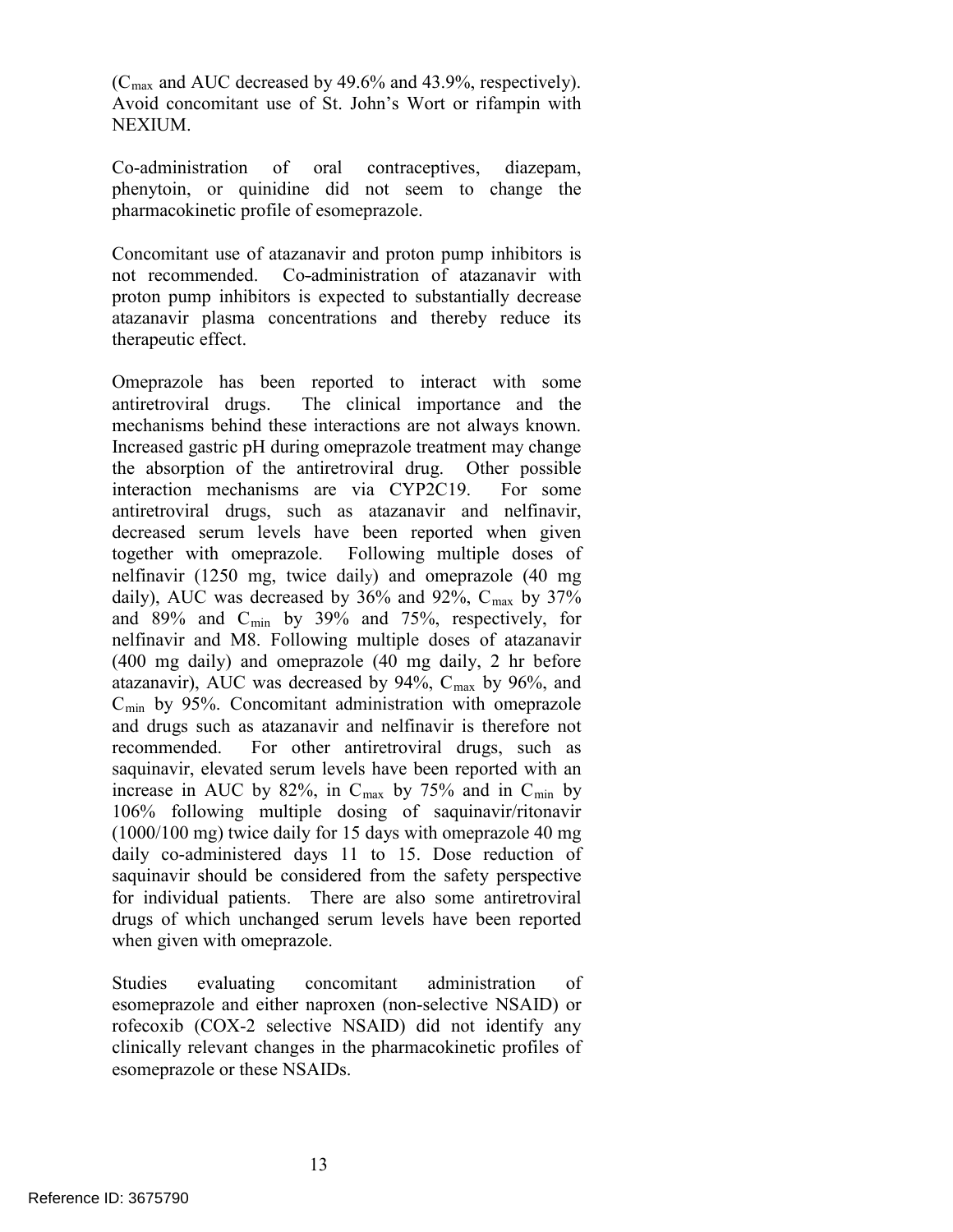Due to its effects on gastric acid secretion, esomeprazole can reduce the absorption of drugs where gastric pH is an important determinant of their bioavailability. Like with other drugs that decrease the intragastric acidity, the absorption of drugs such as ketoconazole, atazanavir, iron salts, erlotinib, and mycophenolate mofetil (MMF) can decrease, while the absorption of drugs such as digoxin can increase during treatment with esomeprazole.

 when digoxin is taken concomitantly with NEXIUM I.V.. Esomeprazole is an enantiomer of omeprazole. Concomitant treatment with omeprazole (20 mg daily) and digoxin in healthy subjects increased the bioavailability of digoxin by 10% (30% in two subjects). Co-administration of digoxin with NEXIUM I.V. is expected to increase the systemic exposure of digoxin. Therefore, patients may need to be monitored

 NEXIUM I.V. with caution in transplant patients receiving  MMF [*see Clinical Pharmacology* (12.3)]*.*  Co-administration of omeprazole in healthy subjects and in transplant patients receiving MMF has been reported to reduce the exposure to the active metabolite, mycophenolic acid (MPA), possibly due to a decrease in MMF solubility at an increased gastric pH. The clinical relevance of reduced MPA exposure on organ rejection has not been established in transplant patients receiving NEXIUM I.V.and MMF. Use

## **7.1 Interactions with Investigations of Neuroendocrine Tumors**

 Chromogranin A levels which may interfere with *Precautions (5.9), Clinical Pharmacology (12.2)*]. Drug-induced decrease in gastric acidity results in enterochromaffin-like cell hyperplasia and increased investigations for neuroendocrine tumors [*see Warnings and* 

## **7.2 Tacrolimus**

Concomitant administration of esomeprazole and tacrolimus may increase the serum levels of tacrolimus.

## **7.3 Methotrexate**

Case reports, published population pharmacokinetic studies, and retrospective analyses suggest that concomitant administration of PPIs and methotrexate (primarily at high dose; see methotrexate prescribing information) may elevate and prolong serum levels of methotrexate and/or its metabolite hydroxymethotrexate. However, no formal drug interaction studies of methotrexate with PPIs have been conducted [*see Warnings and Precautions (5.10)*].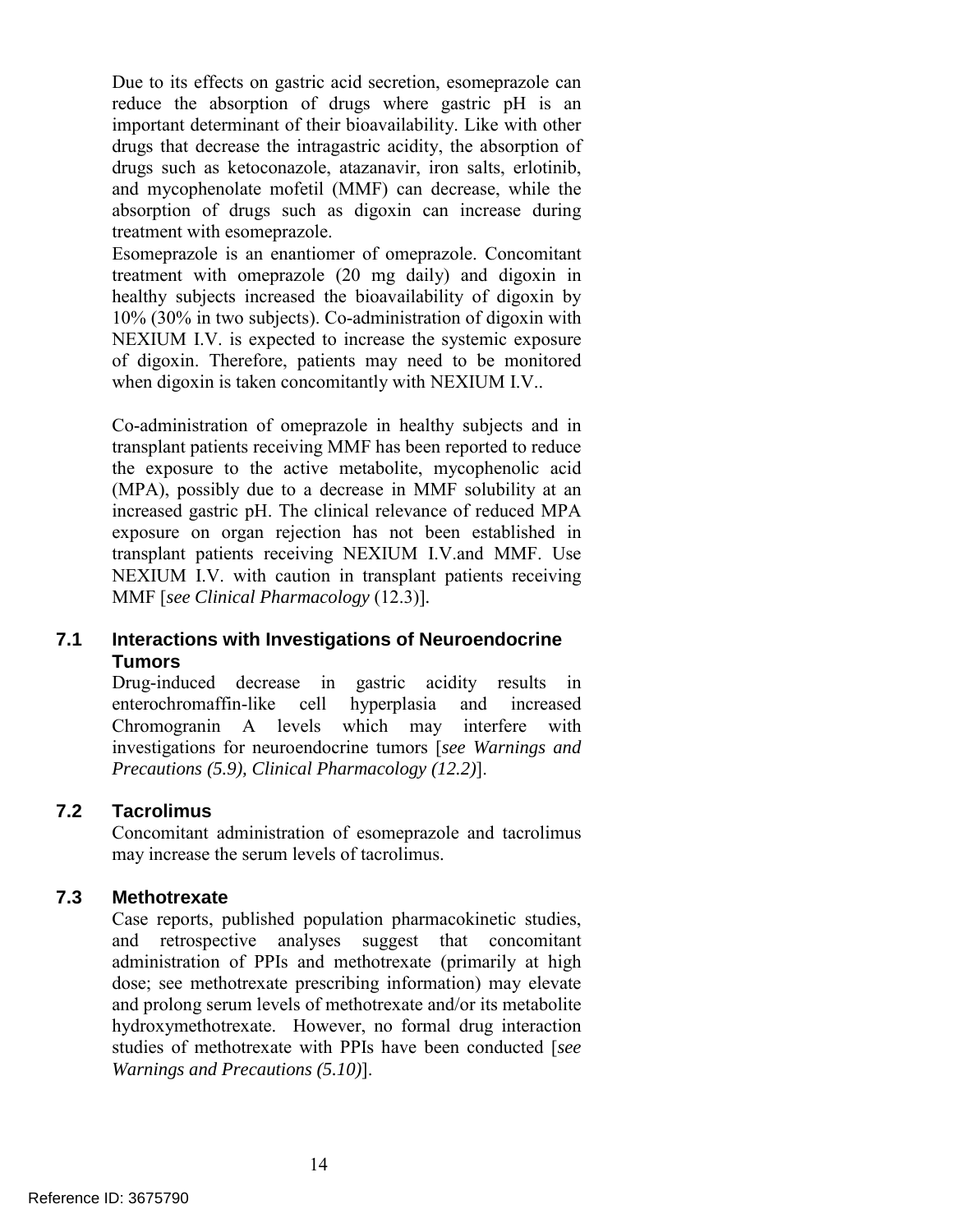## **8. USE IN SPECIFIC POPULATIONS**

## **8.1 Pregnancy**

*Pregnancy Category C* 

## *Risk Summary*

There are no adequate and well-controlled studies with NEXIUM in pregnant women. Esomeprazole is the s-isomer<br>of omeprazole. Available epidemiologic data fail to Available epidemiologic data fail to demonstrate an increased risk of major congenital malformations or other adverse pregnancy outcomes with first trimester omeprazole use.

 mg *(see Animal Data)*. Because of the observed effect at high studies, NEXIUM should be used during pregnancy only if the Teratogenicity was not observed in animal reproduction studies with administration of oral esomeprazole magnesium in rats and rabbits with doses about 68 times and 42 times, respectively, an oral human dose of 40 mg (based on a body surface area basis for a 60 kg person). However, changes in bone morphology were observed in offspring of rats dosed through most of pregnancy and lactation at doses equal to or greater than approximately 34 times an oral human dose of 40 doses of esomeprazole magnesium on developing bone in rat potential benefit justifies the potential risk to the fetus.

## *Human Data*

Esomeprazole is the S-isomer of omeprazole. Four epidemiological studies compared the frequency of congenital abnormalities among infants born to women who used omeprazole during pregnancy with the frequency of abnormalities among infants of women exposed to H2 receptor antagonists or other controls.

A population based retrospective cohort epidemiological study from the Swedish Medical Birth Registry, covering approximately 99% of pregnancies, from 1995-99, reported on 955 infants (824 exposed during the first trimester with 39 of these exposed beyond first trimester, and 131 exposed after the first trimester) whose mothers used omeprazole during pregnancy. The number of infants exposed in utero to omeprazole that had any malformation, low birth weight, low Apgar score, or hospitalization was similar to the number observed in this population. The number of infants born with ventricular septal defects and the number of stillborn infants was slightly higher in the omeprazole-exposed infants than the expected number in this population.

A population-based retrospective cohort study covering all live births in Denmark from 1996-2009, reported on 1,800 live births whose mothers used omeprazole during the first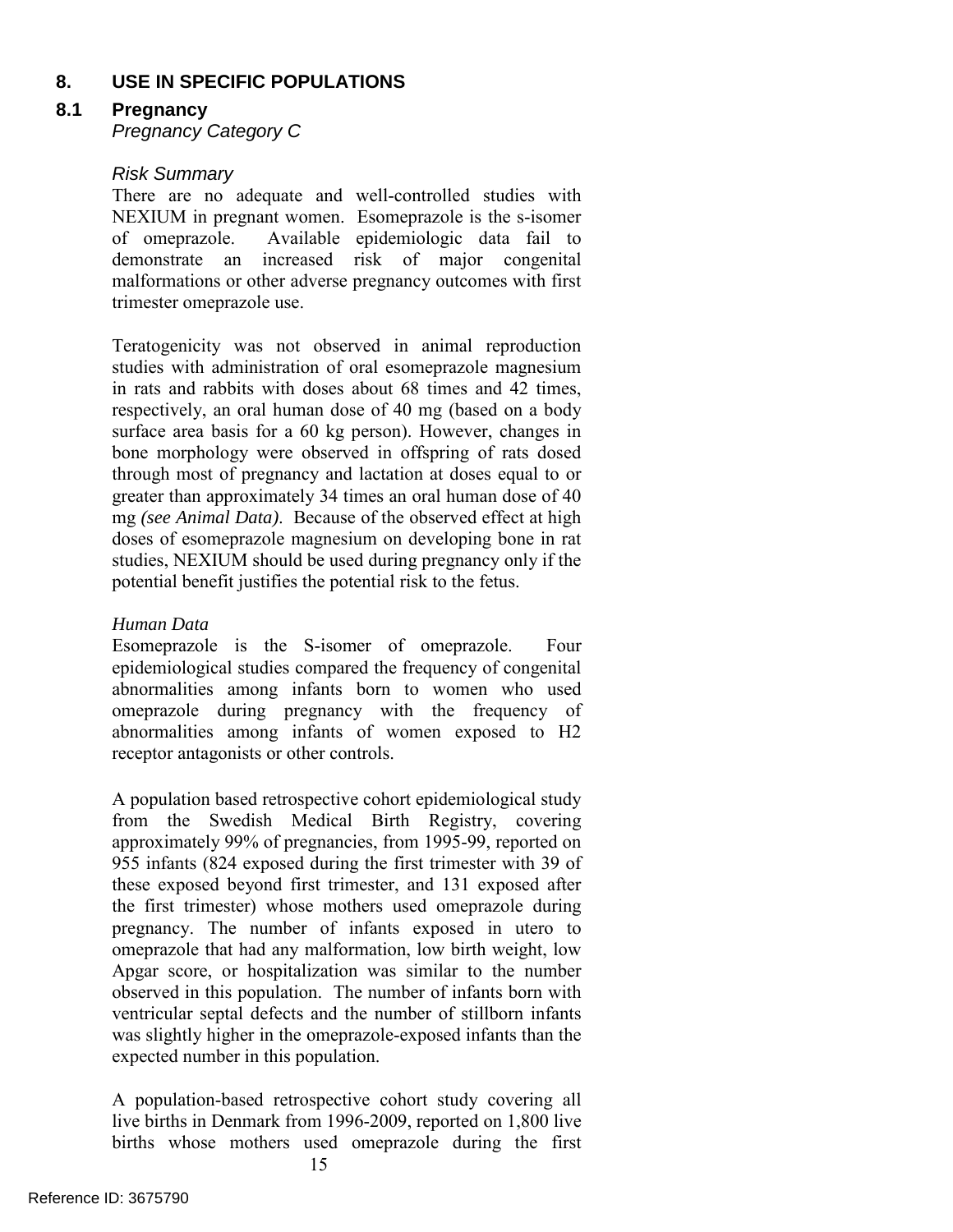exposure to omeprazole was 2.9% and 2.6% in infants born to trimester of pregnancy and 837, 317 live births whose mothers did not use any proton pump inhibitor. The overall rate of birth defects in infants born to mothers with first trimester mothers not exposed to any proton pump inhibitor during the first trimester.

A retrospective cohort study reported on 689 pregnant women exposed to either  $H_2$  blockers or omeprazole in the first trimester (134 exposed to omeprazole) and 1,572 pregnant women unexposed to either during the first trimester. The overall malformation rate in offspring born to mothers with first trimester exposure to omeprazole, an H2-blocker, or were unexposed was 3.6%, 5.5%, and 4.1% respectively.

 women exposed to omeprazole during pregnancy (89% first weight were similar among the groups. A small prospective observational cohort study followed 113 trimester exposures). The reported rate of major congenital malformations was 4% in the omeprazole group, 2% in controls exposed to non-teratogens, and 2.8% in disease paired controls. Rates of spontaneous and elective abortions, preterm deliveries, gestational age at delivery, and mean birth

 premedication for cesarean section under general anesthesia. Several studies have reported no apparent adverse short-term effects on the infant when single dose oral or intravenous omeprazole was administered to over 200 pregnant women as

#### *Animal Data*

 magnesium in rats at oral doses up to 280 mg/kg/day (about 68 times an oral human dose of 40 mg on a body surface area basis) and in rabbits at oral doses up to 86 mg/kg/day (about Reproduction studies have been performed with esomeprazole 41 times the human dose on a body surface area basis) and have revealed no evidence of impaired fertility or harm to the fetus due to esomeprazole magnesium.

 A pre- and postnatal developmental toxicity study in rats with to 280 mg/kg/day (about 3.4 to 68 times an oral human dose additional endpoints to evaluate bone development was performed with esomeprazole magnesium at oral doses of 14 of 40 mg on a body surface area basis). Neonatal/early postnatal (birth to weaning) survival was decreased at doses equal to or greater than 138 mg/kg/day (about 34 times an oral human dose of 40 mg on a body surface area basis). Body weight and body weight gain were reduced and neurobehavioral or general developmental delays in the immediate post-weaning timeframe were evident at doses equal to or greater than 69 mg/kg/day (about 17 times an oral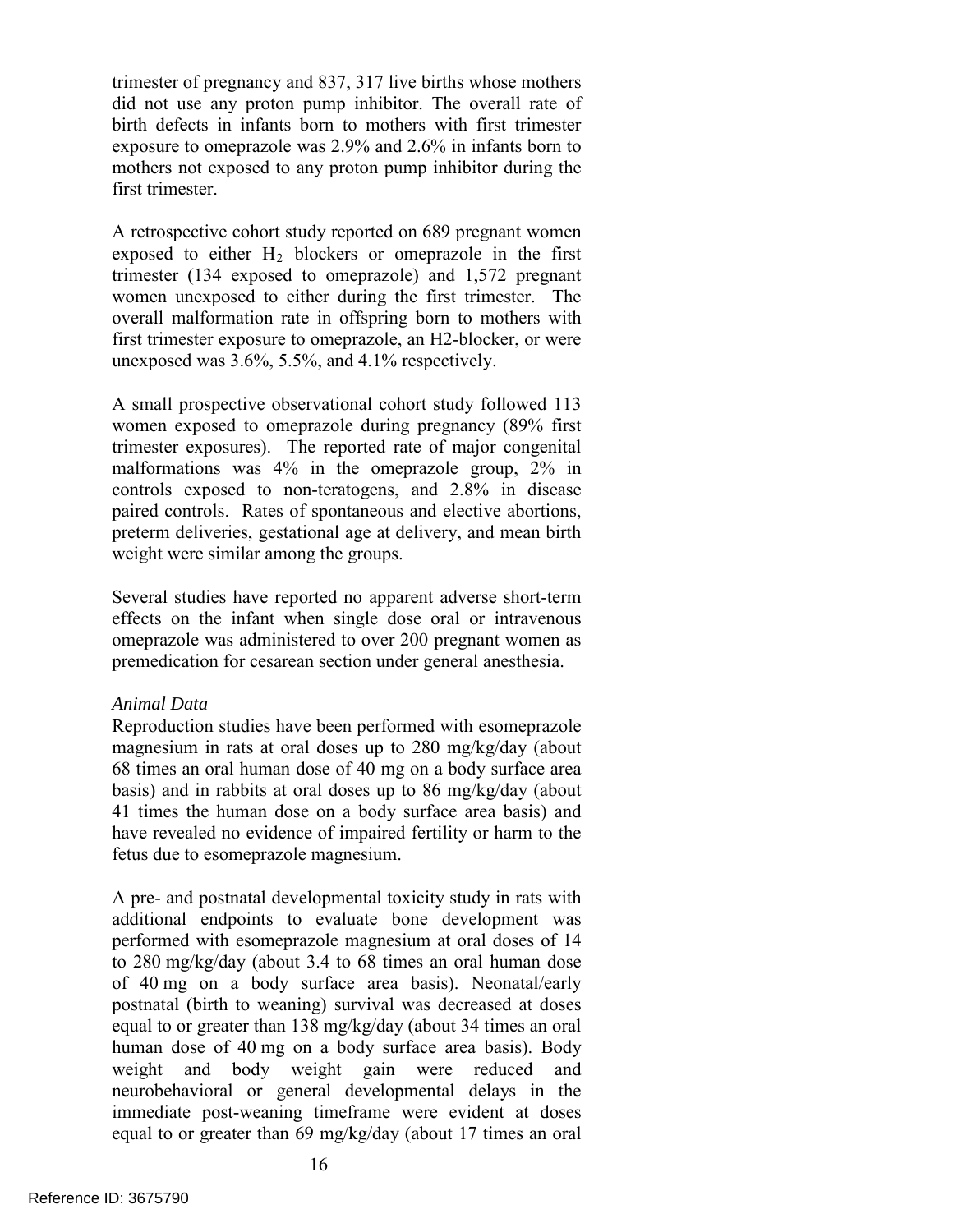and minimal to mild bone marrow hypocellularity were noted at doses equal to or greater than 14 mg/kg/day (about 3.4 magnesium at doses equal to or greater than 138 mg/kg/day (about 34 times an oral human dose of 40 mg on a body human dose of 40 mg on a body surface area basis). In addition, decreased femur length, width and thickness of cortical bone, decreased thickness of the tibial growth plate times an oral human dose of 40 mg on a body surface area basis). Physeal dysplasia in the femur was observed in offspring of rats treated with oral doses of esomeprazole surface area basis).

 Effects on maternal bone were observed in pregnant and lactating rats in a pre- and postnatal toxicity study when (about 34 times an oral human dose of 40 mg on a body esomeprazole magnesium was administered at oral doses of 14 to 280 mg/kg/day (about 3.4 to 68 times an oral human dose of 40 mg on a body surface area basis). When rats were dosed from gestational day 7 through weaning on postnatal day 21, a statistically significant decrease in maternal femur weight of up to 14% (as compared to placebo treatment) was observed at doses equal to or greater than 138 mg/kg/day surface area basis).

A pre- and postnatal development study in rats with esomeprazole strontium (using equimolar doses compared to esomeprazole magnesium study) produced similar results in dams and pups as described above.

### **8.3 Nursing Mothers**

Esomeprazole is likely present in human milk. Esomeprazole is the S-isomer of omeprazole and limited data indicate that maternal doses of omeprazole 20 mg daily produce low levels in human milk. Caution should be exercised when NEXIUM I.V. is administered to a nursing woman.

#### **8.4 Pediatric Use**

 The safety and effectiveness of NEXIUM I.V. for Injection have been established in pediatric patients 1 month to 17 years of age for short-term treatment of GERD with Erosive Esophagitis [*see Clinical Pharmacology, Pharmacokinetics (12.3)*]. However, effectiveness has not been established in patients less than 1 month of age.

#### *1 month to 17 years of age*

 Use of NEXIUM I.V. for Injection in pediatric patients 1 from a pharmacokinetic (PK) study on NEXIUM I.V. for month to 17 years of age for short-term treatment of GERD with Erosive Esophagitis is supported by: a) results observed Injection performed in pediatric patients, b) predictions from a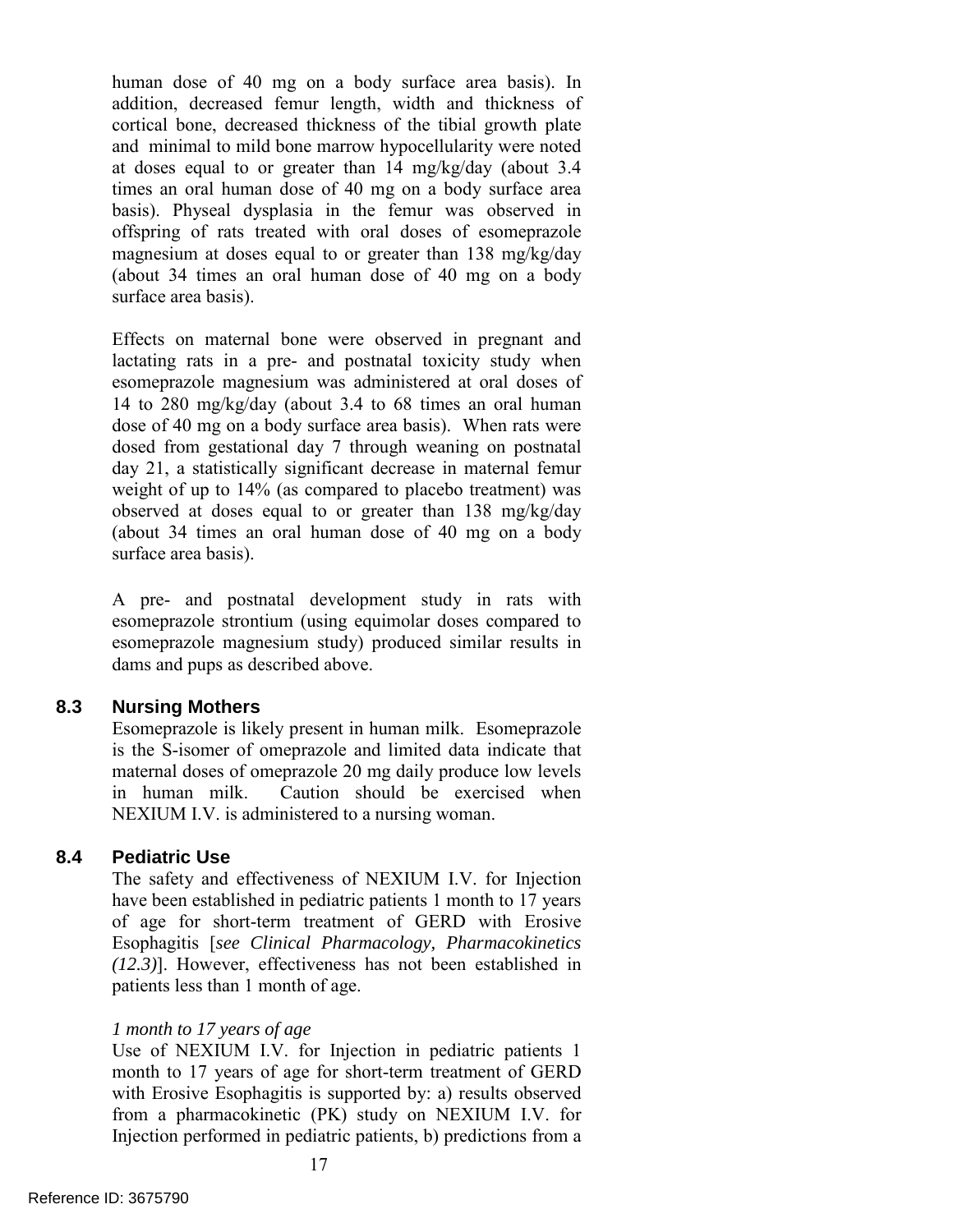population PK model comparing I.V. PK data between adult and pharmacodynamic results obtained from adult I.V. and I.V. for Injection for adults. and pediatric patients, and c) relationship between exposure pediatric oral data and d) PK results already included in the current approved labeling and from adequate and wellcontrolled studies that supported the approval of NEXIUM

#### *Neonates 0 to 1 month of age*

 geometric mean (range) for CL was 0.17 L/h/kg (0.04 L/h/kg-Following administration of NEXIUM I.V. in neonates the  $0.32$  L/h/kg).

The safety and effectiveness of NEXIUM I.V. in neonates have not been established.

#### *Juvenile Animal Data*

 on body surface area. Increases in death were seen at the high dose, and at all doses of esomeprazole, there were decreases in In a juvenile rat toxicity study, esomeprazole was administered with both magnesium and strontium salts at oral doses about 34 to 68 times a daily human dose of 40 mg based body weight, body weight gain, femur weight and femur length, and decreases in overall growth [*see Nonclinical Toxicology (13.2)*]*.* 

#### **8.5 Geriatric Use**

patients were  $\geq$  75 years of age. Of the total number of patients who received oral NEXIUM in clinical trials, 1,459 were 65 to 74 years of age and 354

 responses between the elderly and younger patients, but No overall differences in safety and efficacy were observed between the elderly and younger individuals, and other reported clinical experience has not identified differences in greater sensitivity of some older individuals cannot be ruled out.

## **8.6 Hepatic Impairment**

For adult patients with GERD, no dosage adjustment is necessary in patients with mild to moderate hepatic insufficiency (Child Pugh Classes A and B). For patients with severe hepatic insufficiency (Child Pugh Class C) a dose of 20 mg once daily should not be exceeded [*see Dosage and Administration (2), Clinical Pharmacology (12.3)*].

For adult patients with bleeding gastric or duodenal ulcers and liver impairment, no dosage adjustment of the initial esomeprazole 80 mg infusion is necessary. For adult patients with mild to moderate liver impairment (Child Pugh Classes A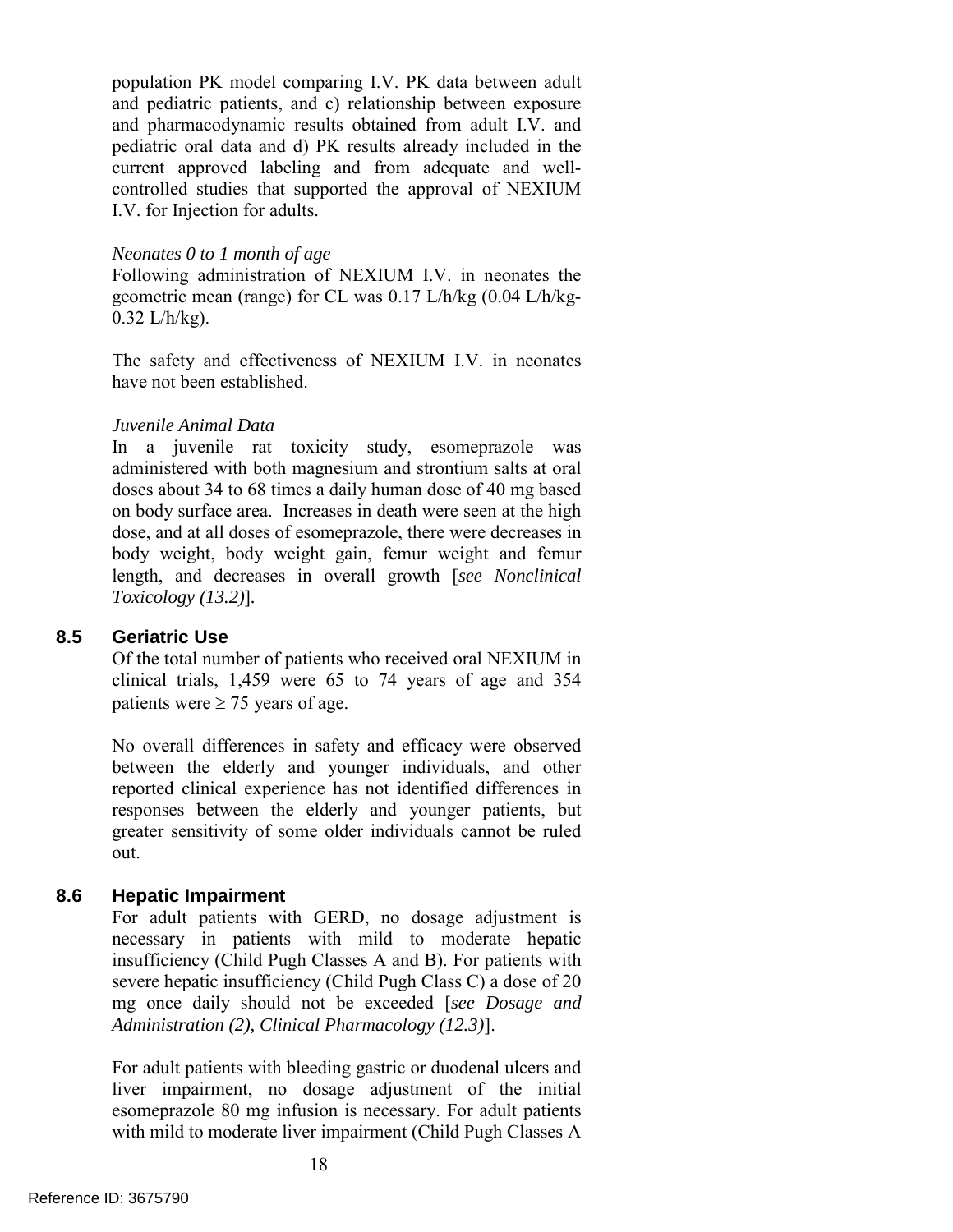mg/h should not be exceeded. For adult patients with severe and B), a maximum continuous infusion of esomeprazole 6 liver impairment (Child Pugh Class C), a maximum continuous infusion of 4 mg/h should not be exceeded [*see Dosage and Administration (2.2), Clinical Pharmacology (12.3)*].

## **10 OVERDOSAGE**

The minimum lethal dose of esomeprazole sodium in rats after bolus administration was 310 mg/kg (about 75 times the human dose on a body surface area basis). The major signs of acute toxicity were reduced motor activity, changes in respiratory frequency, tremor, ataxia and intermittent clonic convulsions.

The symptoms described in connection with deliberate NEXIUM overdose (limited experience of doses in excess of 240 mg/day) are transient. Single oral doses of 80 mg and intravenous doses of 308 mg of esomeprazole over 24 hours were uneventful. Reports of overdosage with omeprazole in humans may also be relevant. Doses ranged up to 2,400 mg (120 times the usual recommended clinical dose). Manifestations were variable, but included confusion, drowsiness, blurred vision, tachycardia, nausea, diaphoresis, flushing, headache, dry mouth, and other adverse reactions similar to those seen in normal clinical experience (see omeprazole package insert - ADVERSE REACTIONS). No specific antidote for esomeprazole is known. Since esomeprazole is extensively protein bound, it is not expected to be removed by dialysis. In the event of overdosage, treatment should be symptomatic and supportive.

As with the management of any overdose, the possibility of multiple drug ingestion should be considered. For current information on treatment of any drug overdose, a certified Regional Poison Control Center should be contacted. Telephone numbers are listed in the Physicians' Desk Reference (PDR) or local telephone book.

## **11 DESCRIPTION**

 is a mixture of the S- and R- isomers. Its empirical formula is The active ingredient in NEXIUM® I.V. (esomeprazole sodium) for Injection is (*S*)-5-methoxy-2[[(4-methoxy-3,5 dimethyl-2-pyridinyl)-methyl]sulfinyl]-1 *H*-benzimidazole sodium, a proton pump inhibitor that inhibits gastric acid secretion. Esomeprazole is the S-isomer of omeprazole, which  $C_{17}H_{18}N_3O_3S$ Na with molecular weight of 367.4 g/mol (sodium salt) and 345.4 g/mol (parent compound).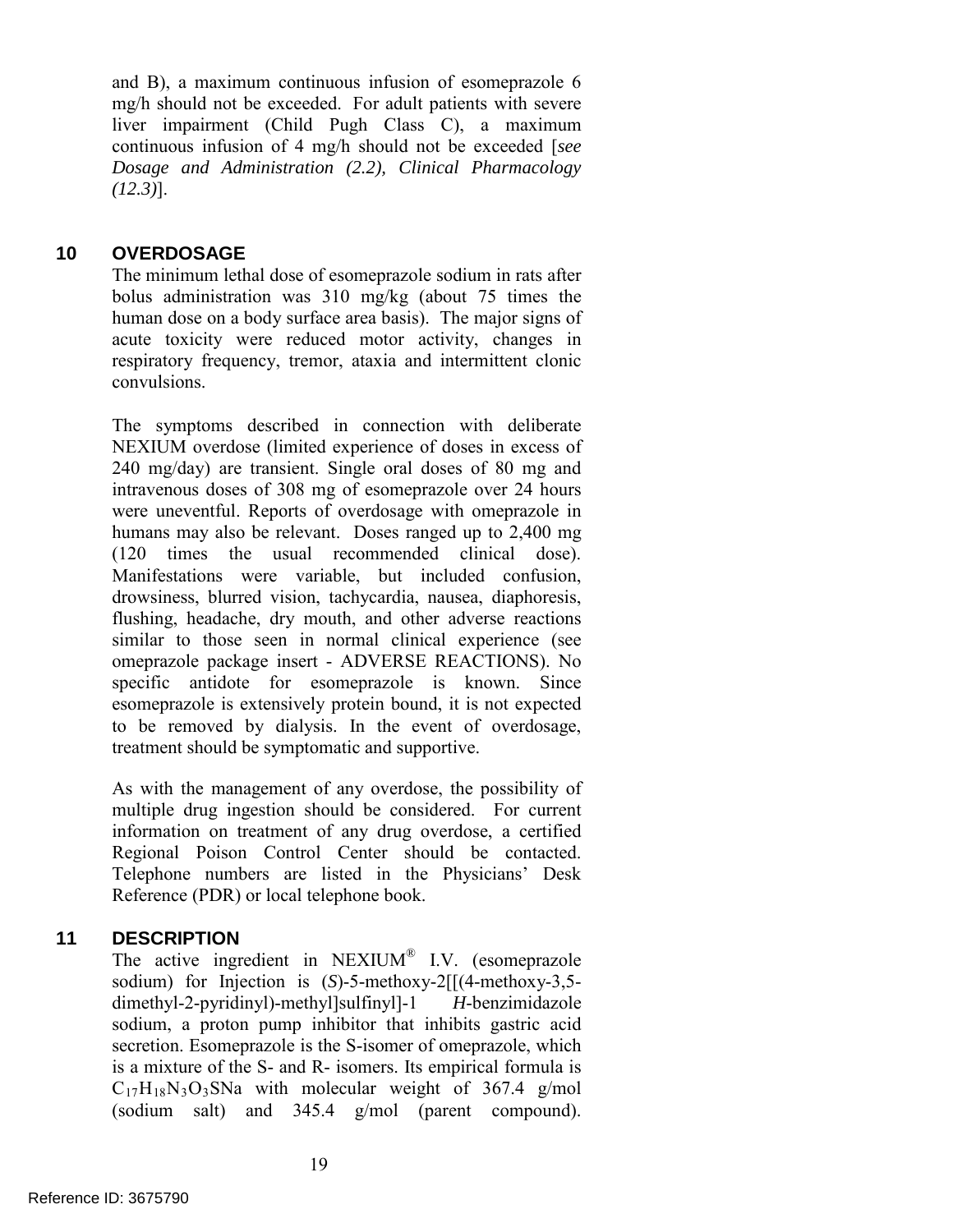Esomeprazole sodium is very soluble in water and freely soluble in ethanol (95%). The structural formula is:



 Lactated Ringer's Injection, USP or 5% Dextrose Injection, USP. NEXIUM I.V. for Injection contains esomeprazole NEXIUM I.V. for Injection depends on the reconstitution NEXIUM I.V. for Injection is supplied as a sterile, freezedried, white to off-white, porous cake or powder in a 5 mL vial, intended for intravenous administration after reconstitution with 0.9% Sodium Chloride Injection, USP; sodium 21.3 mg or 42.5 mg equivalent to esomeprazole 20 mg or 40 mg, edetate disodium 1.5 mg and sodium hydroxide q.s. for pH adjustment. The pH of reconstituted solution of volume and is in the pH range of 9 to 11. The stability of esomeprazole sodium in aqueous solution is strongly pH dependent. The rate of degradation increases with decreasing pH.

## **12 CLINICAL PHARMACOLOGY**

#### **12.1 Mechanism of Action**

 a daily dose of 20 to 40 mg and leads to inhibition of gastric Esomeprazole is a proton pump inhibitor that suppresses gastric acid secretion by specific inhibition of the  $H^+/K^+$ -ATPase in the gastric parietal cell. The S- and R-isomers of omeprazole are protonated and converted in the acidic compartment of the parietal cell forming the active inhibitor, the achiral sulphenamide. By acting specifically on the proton pump, esomeprazole blocks the final step in acid production, thus reducing gastric acidity. This effect is dose-related up to acid secretion.

#### **12.2 Pharmacodynamics**

#### *Antisecretory Activity*

 NEXIUM I.V. for Injection was administered intravenously The effect of intravenous esomeprazole on intragastric pH was determined in two separate studies. In the first study, 20 mg of once daily at constant rate over 30 minutes for 5 days. Twenty-two healthy subjects were included in the study. In the second study, 40 mg of NEXIUM I.V. for Injection was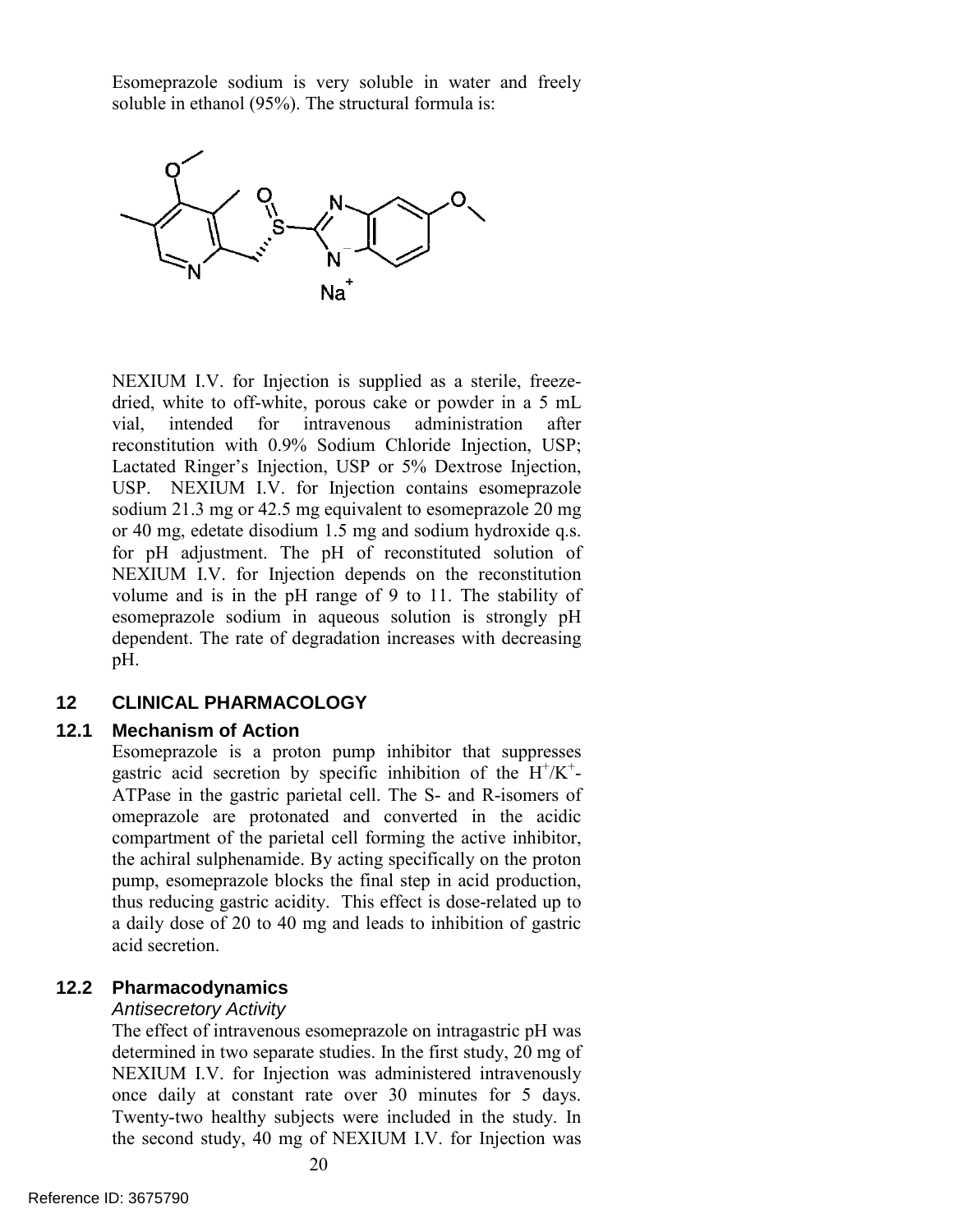administered intravenously once daily at constant rate over 30 minutes for 5 days. Thirty-eight healthy subjects were included in the study.

#### Table 4

**Effect of NEXIUM I.V. for Injection on Intragastric pH on Day 5** 

|                     | Esomeprazole 20 mg<br>$(n=22)$ | Esomeprazole 40 mg<br>$(n=38)$ |
|---------------------|--------------------------------|--------------------------------|
| % Time Gastric pH>4 | 49.5                           | 662                            |
| $(95\% \text{ CI})$ | 41.9-57.2                      | 62.4-70.0                      |

Gastric pH was measured over a 24-hour period

 $(n = 24)$ , the % time over 24 hours (95 % CI) when intragastric intravenous infusion of 80 mg over 30 minutes followed by a In a study in *H. pylori* negative healthy Caucasian volunteers pH was  $> 6$  and  $> 7$  was 52.3 % (40.3 – 64.4) and 4.8 % (1.8 – 7.8), respectively during administration of esomeprazole as an continuous infusion of 8 mg/h for 23.5 hours.

(95 % CI) when intragastric pH was  $> 6$  and  $> 7$  was 53 % intravenous infusion of 80 mg over 30 minutes followed by a 11 %] tended to be larger in the *H. pylori* positive subjects. In a study in *H. pylori* positive and *H. pylori* negative healthy Chinese subjects (overall  $n = 19$ ), the % time over 24 hours  $(45.6 - 60.3)$  and 15.1 %  $(9.5 - 20.7)$  in the overall study population during administration of esomeprazole as an continuous infusion of 8 mg/h for 23.5 hours. When comparing *H. pylori* positive  $(n =8)$  *vs.* negative  $(n =11)$ subjects, the percentage of time in a 24 h period with intragastric pH > 6 [59 % vs. 47 %] and with pH > 7 [17 % vs.

#### *Serum Gastrin Effects*

In oral studies, the effect of NEXIUM on serum gastrin concentrations was evaluated in approximately 2,700 patients in clinical trials up to 8 weeks and in over 1,300 patients for up to 6-12 months. The mean fasting gastrin level increased in a dose-related manner. This increase reached a plateau within two to three months of therapy and returned to baseline levels within four weeks after discontinuation of therapy.

Increased gastrin causes enterochromaffin-like cell hyperplasia and increased serum Chromogranin A (CgA) levels. The increased CgA levels may cause false positive results in diagnostic investigations for neuroendocrine tumors. Healthcare providers should temporarily stop esomeprazole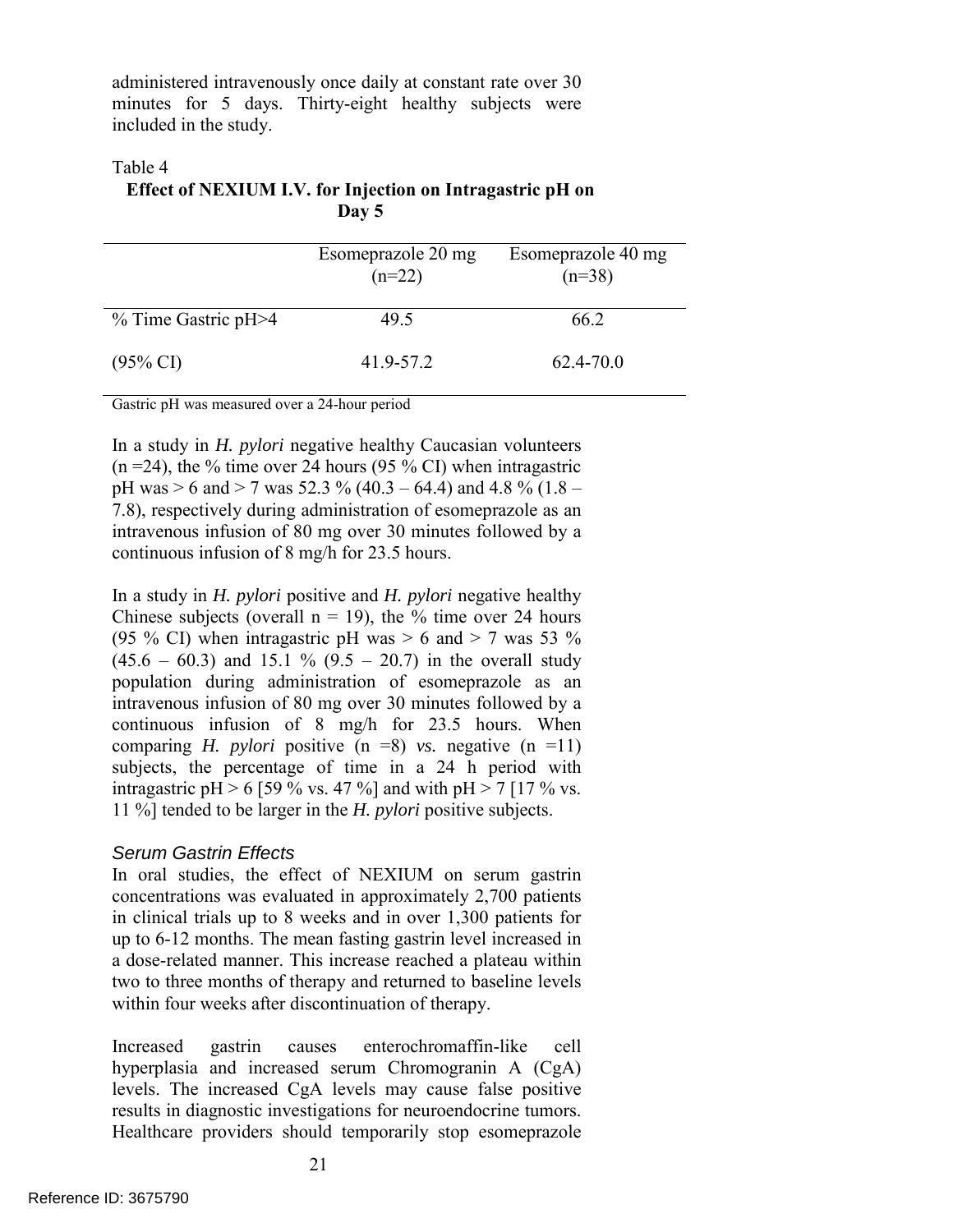treatment at least 14 days before assessing CgA levels and consider repeating the test if initial CgA levels are high.

#### *Enterochromaffin-like (ECL) Cell Effects*

There are no data available on the effects of intravenous esomeprazole on ECL cells.

 antagonists. In 24-month carcinogenicity studies of oral omeprazole in rats, a dose-related significant occurrence of gastric ECL cell carcinoid tumors and ECL cell hyperplasia was observed in both male and female animals [*see Nonclinical Toxicology, (13.1)*]. Carcinoid tumors have also been observed in rats subjected to fundectomy or long-term treatment with other proton pump inhibitors or high doses of  $H_2$ -receptor

Human gastric biopsy specimens have been obtained from more than 3,000 patients (both children and adults) treated orally with omeprazole in long-term clinical trials. The incidence of ECL cell hyperplasia in these studies increased with time; however, no case of ECL cell carcinoids, dysplasia, or neoplasia has been found in these patients.

In over 1,000 patients treated with NEXIUM (10, 20 or 40 mg/day) up to 6-12 months, the prevalence of ECL cell hyperplasia increased with time and dose. No patient developed ECL cell carcinoids, dysplasia, or neoplasia in the gastric mucosa.

#### *Endocrine Effects*

NEXIUM had no effect on thyroid function when given in oral doses of 20 or 40 mg for 4 weeks. Other effects of NEXIUM on the endocrine system were assessed using omeprazole studies. Omeprazole given in oral doses of 30 or 40 mg for 2 to 4 weeks had no effect on carbohydrate metabolism, circulating levels of parathyroid hormone, cortisol, estradiol, testosterone, prolactin, cholecystokinin or secretin.

## **12.3 Pharmacokinetics**

#### *Absorption*

 The pharmacokinetic profile of NEXIUM I.V. for Injection 20 NEXIUM I.V. for Injection by constant rate over 30 minutes mg and 40 mg was determined in 24 healthy volunteers for the 20 mg dose and 38 healthy volunteers for the 40 mg dose following once daily administration of 20 mg and 40 mg of for five days. The results are shown in the following table:

Table 5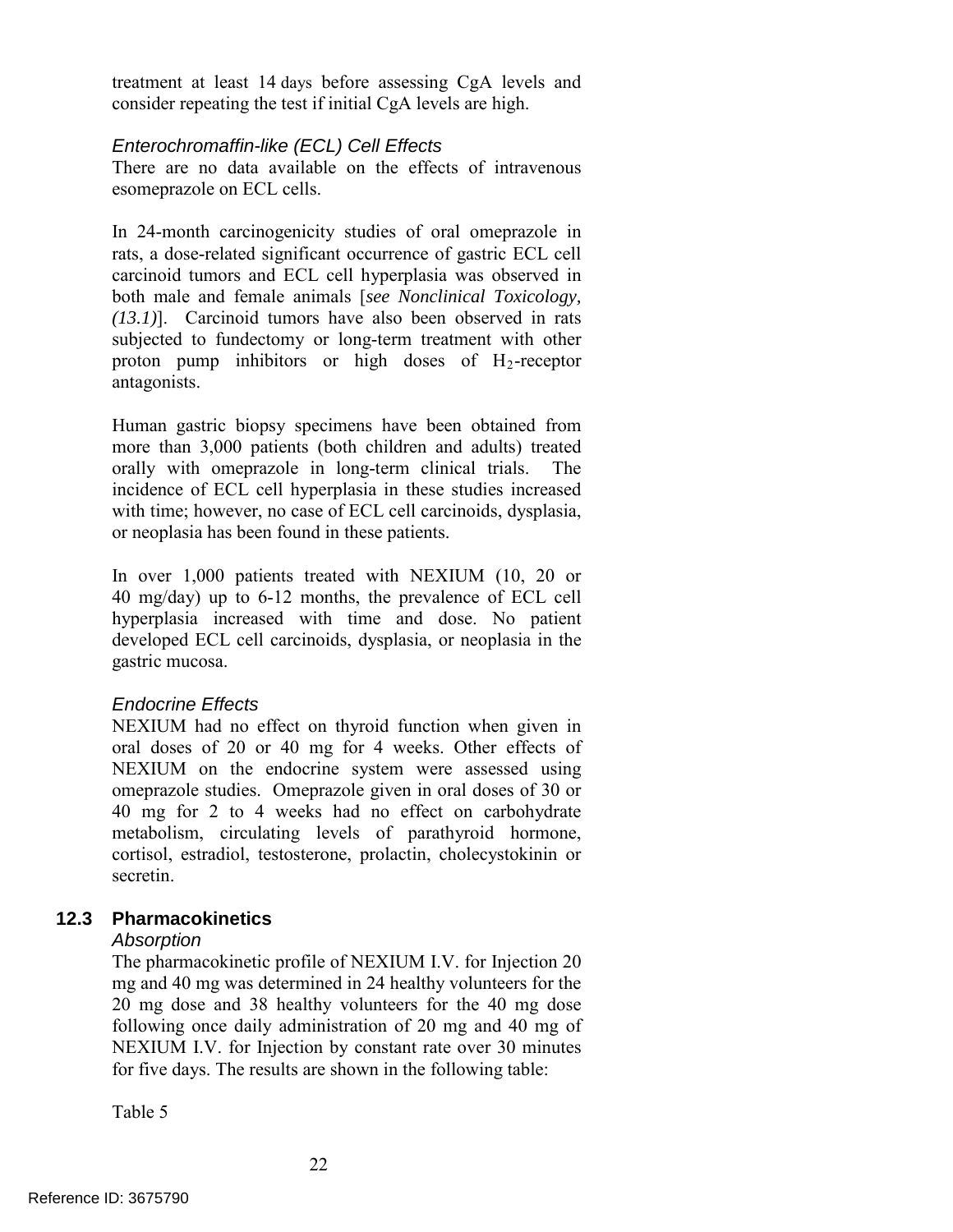|                           | Dosing for 5 days          |                               |  |  |
|---------------------------|----------------------------|-------------------------------|--|--|
| Parameter                 | NEXIUM                     | NEXIUM I.V.                   |  |  |
|                           | I.V. $20 \text{ mg}$ 40 mg |                               |  |  |
| <b>AUC</b>                | 5.11                       | 16.21                         |  |  |
|                           |                            |                               |  |  |
| $(\mu mol^*h/L)$          |                            | $(3.96:6.61)$ $(14.46:18.16)$ |  |  |
|                           |                            |                               |  |  |
| $C_{\text{max}}$ (µmol/L) | 3.86                       | 7.51                          |  |  |
|                           | (3.16:4.72)                | (6.93:8.13)                   |  |  |
| $t_{1/2}$ (h)             | 1.05                       | 1.41                          |  |  |
|                           | (0.90:1.22)                | (1.30:1.52)                   |  |  |
|                           |                            |                               |  |  |

**Pharmacokinetic Parameters of NEXIUM Following I.V.** 

Values represent the geometric mean (95% CI)

 intravenous infusion of 80 mg over 30 minutes followed by a continuous infusion of 8 mg/h for 23.5 hours (for a total of 24 During administration of esomeprazole over 24 hours as an hours) in healthy volunteers  $(n = 24)$ , esomeprazole PK parameters [geometric mean value (95 % CI)] were as follows:  $AUC_t$  111.1 µmol\*h/L (100.5-122.7 µmol\*h/L),  $C_{max}$ 15.0 µmol/L (13.5-16.6 µmol/L), and steady state plasma concentration  $(C_{ss})$  3.9 µmol/L (3.5-4.5 µmol/L).

(IM;  $n = 6$ ) compared to extensive metabolizers (EM;  $n = 17$ ) In a Caucasian healthy volunteer study evaluating esomeprazole 80 mg over 30 minutes, followed by 8 mg/h over 23.5 h, systemic esomeprazole exposures were modestly higher  $(-17\%)$  in the CYP2C19 intermediate metabolizers of CYP2C19. Similar PK differences were noted across these genotypes in a Chinese healthy volunteer study that included 7 EMs and 11 IMs. There is very limited PK information for poor metabolizers (PM) from these studies.

#### *Distribution*

Esomeprazole is 97% bound to plasma proteins. Plasma protein binding is constant over the concentration range of 2- 20  $\mu$ mol/L. The apparent volume of distribution at steady state in healthy volunteers is approximately 16 L.

#### *Metabolism*

 isoenzyme, which forms the hydroxy and desmethyl Esomeprazole is extensively metabolized in the liver by the cytochrome P450 (CYP) enzyme system. The metabolites of esomeprazole lack antisecretory activity. The major part of esomeprazole's metabolism is dependent upon the CYP2C19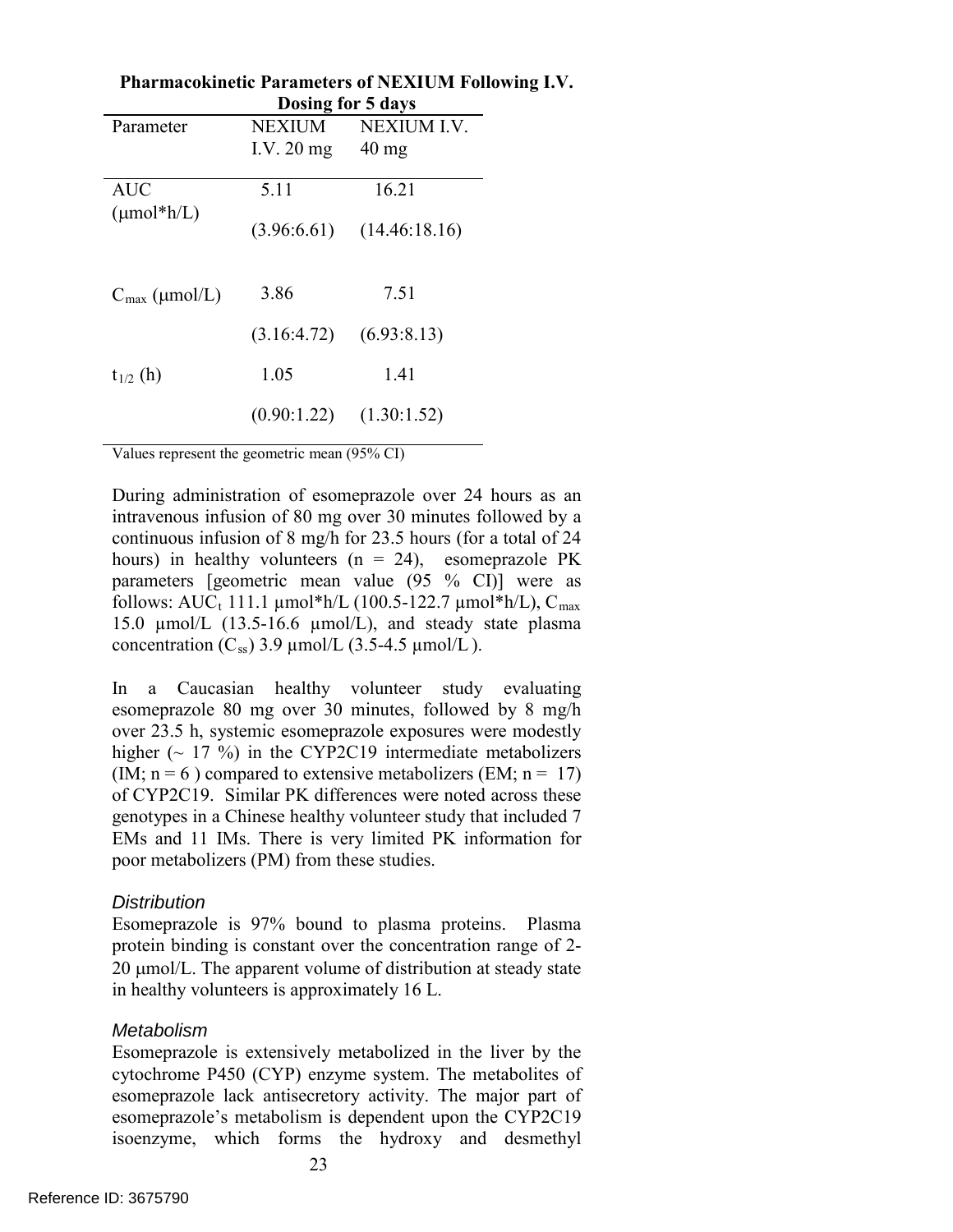CYP2C19 and are termed Poor Metabolizers. At steady state, metabolites. The remaining amount is dependent on CYP3A4 which forms the sulphone metabolite. CYP2C19 isoenzyme exhibits polymorphism in the metabolism of esomeprazole, since some 3% of Caucasians and 15-20% of Asians lack the ratio of AUC in Poor Metabolizers to AUC in the rest of the population (Extensive metabolizers) is approximately 2.

Following administration of equimolar doses, the S- and Risomers are metabolized differently by the liver, resulting in higher plasma levels of the S- than of the R-isomer.

#### *Excretion*

 administration of esomeprazole over 24 hours as an Esomeprazole is excreted as metabolites primarily in urine but also in feces. Less than 1% of parent drug is excreted in the urine. Esomeprazole is completely eliminated from plasma, and there is no accumulation during once daily administration. The plasma elimination half-life of intravenous esomeprazole is approximately 1.1 to 1.4 hours and is prolonged with increasing dose of intravenous esomeprazole. During intravenous infusion of 80 mg over 30 minutes followed by a continuous infusion of 8 mg/h for 23.5 hours plasma clearance (CL) is approximately 5.9 to 7.2 L/h.

#### **Concomitant Use with Clopidogrel**

 Results from a crossover study in healthy subjects have shown a pharmacokinetic interaction between clopidogrel (300 mg loading dose/75 mg daily maintenance dose) and esomeprazole (40 mg p.o. once daily) when co-administered for 30 days. Exposure to the active metabolite of clopidogrel was reduced by 35% to 40% over this time period. Pharmacodynamic parameters were also measured and demonstrated that the change in inhibition of platelet aggregation was related to the change in the exposure to clopidogrel active metabolite.

## **Concomitant Use with Mycophenolate Mofetil**

 and a single 1000 mg dose of MMF approximately one hour Administration of omeprazole 20 mg twice daily for 4 days after the last dose of omeprazole to 12 healthy subjects in a cross-over study resulted in a 52% reduction in the Cmax and 23% reduction in the AUC of MPA.

#### *Specific Populations*

Investigation of age, gender, race, renal, and hepatic impairment and metabolizer status has been made previously with oral esomeprazole. The pharmacokinetics of esomeprazole is not expected to be affected differently by intrinsic or extrinsic factors after intravenous administration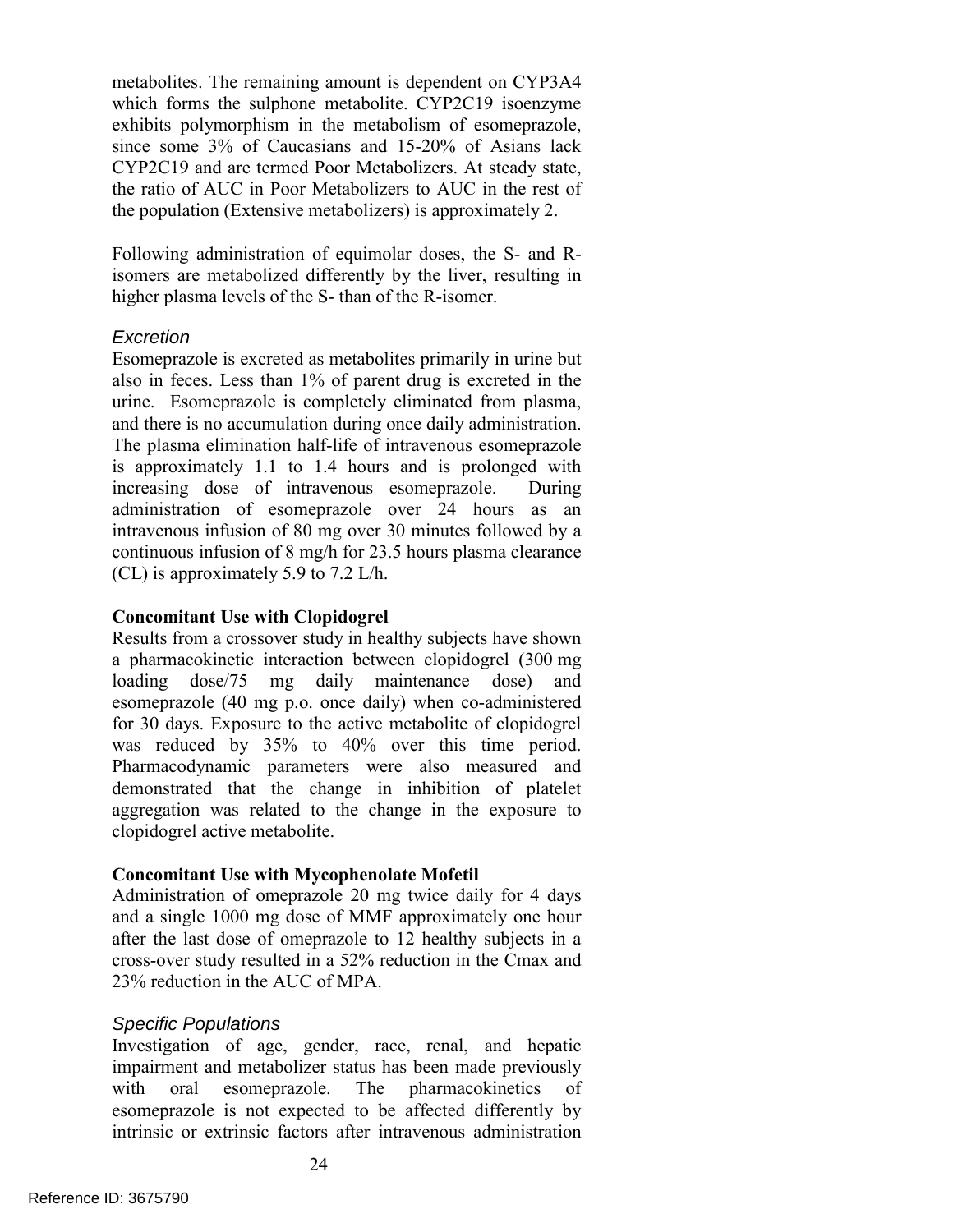compared to oral administration. The same recommendations for dose adjustment in special populations are suggested for intravenous esomeprazole as for oral esomeprazole.

### *Geriatric*

 (25% and 18%, respectively) in the elderly as compared to In oral studies, the AUC and  $C_{\text{max}}$  values were slightly higher younger subjects at steady state. Dosage adjustment based on age is not necessary.

### *Pediatric*

patients aged  $6 - 11$  years and  $12 - 17$  years respectively and 20 mg NEXIUM I.V. doses. In a randomized, open-label, multi-national, repeated dose study, esomeprazole PK was evaluated following a once-daily 3-minute injection in a total of 50 pediatric patients 0 to 17 years old, inclusive. Esomeprazole plasma AUC values for 20 mg NEXIUM IV were 183% and 60% higher in pediatric compared to adults given 20 mg. Subsequent pharmacokinetic analyses predicted that a dosage regimen of 0.5 mg/kg oncedaily for pediatric patients 1-11 months of age, 10 mg for pediatric patients 1-17 years with body weight <55 kg, and 20 mg for pediatric patients 1-17 years with body  $>55$  kg would achieve comparable steady-state plasma exposures  $(AUC_{0-24})$ to those observed in adult patients administered 20 mg of NEXIUM I.V. once every 24 hours. Further, increasing the infusion duration from 3 minutes to 10 minutes or 30 minutes was predicted to produce steady-state  $C_{\text{max}}$  values that were comparable to those observed in adult patients at the 40 mg

## *Gender*

In oral studies, the AUC and  $C_{\text{max}}$  values were slightly higher (13%) in females than in males at steady state. Similar differences have been seen for intravenous administration of esomeprazole. Dosage adjustment based on gender is not necessary.

## *Hepatic Impairment*

In oral studies, the steady state pharmacokinetics of esomeprazole obtained after administration of 40 mg once daily to 4 patients each with mild (Child Pugh Class A), moderate (Child Pugh Class B), and severe (Child Pugh Class C) liver insufficiency were compared to those obtained in 36 male and female GERD patients with normal liver function. In patients with mild and moderate hepatic insufficiency, the AUCs were within the range that could be expected in patients with normal liver function. In patients with severe hepatic insufficiency the AUCs were 2 to 3 times higher than in the patients with normal liver function. No dosage adjustment is recommended for patients with mild to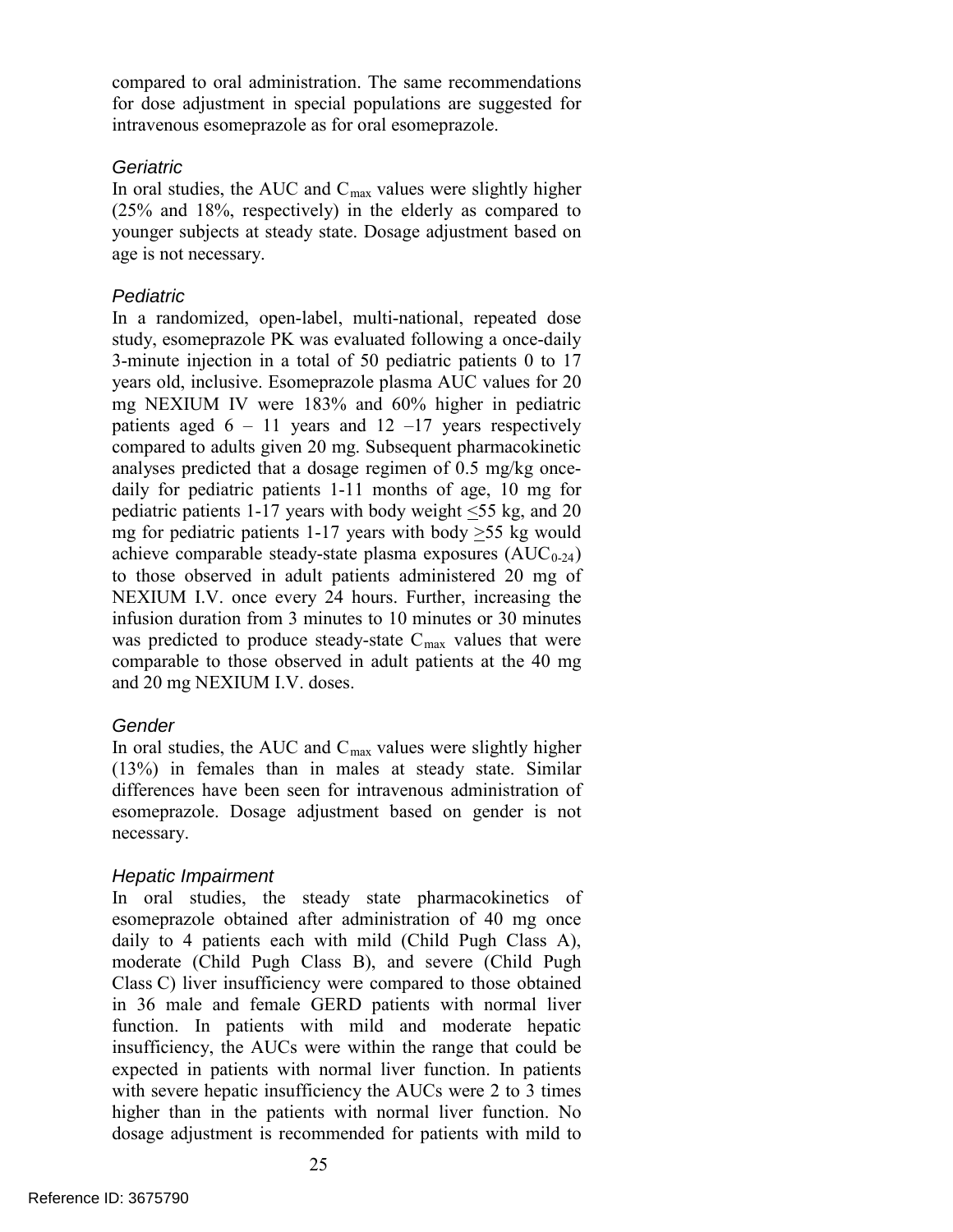moderate hepatic insufficiency (Child Pugh Classes A and B). However, in patients with severe hepatic insufficiency (Child Pugh Class C) a maximum dose of 20 mg once daily should not be exceeded [*see Dosage and Administration (2), Use in Specific Populations (8.6)*].

 in healthy volunteers. In patients with severe liver impairment, There are no pharmacokinetic data available for esomeprazole administered as continuous intravenous administration in patients with liver impairment. The pharmacokinetics of omeprazole 80 mg over 30 minutes, followed by 8 mg/h over 47.5 hours in patients with mild (Child Pugh Class A; n=5), moderate (Child Pugh Class B; n=4) and severe (Child Pugh Class  $C: n=3$  liver impairment were compared to those obtained in 24 male and female healthy volunteers. In patients with mild and moderate liver impairment, omeprazole clearance and steady state plasma concentration was approximately 35% lower and 50% higher, respectively, than the omeprazole clearance was 50% of that in healthy volunteers and the steady state plasma concentration was double that in healthy volunteers.

For adult patients with bleeding gastric or duodenal ulcers and liver impairment, no dosage adjustment of the initial esomeprazole 80 mg infusion is necessary. For adult patients with mild to moderate liver impairment (Child Pugh Classes A and B), a maximum continuous infusion of esomeprazole 6 mg/h should not be exceeded. For adult patients with severe liver impairment (Child Pugh Class C), a maximum continuous infusion of 4 mg/h should not be exceeded [*see Dosage and Administration (2.2), Use in Specific Populations (8.6)*].

## *Renal Impairment*

The pharmacokinetics of esomeprazole in patients with renal impairment are not expected to be altered relative to healthy volunteers as less than 1% of esomeprazole is excreted unchanged in urine.

## **12.4 Microbiology**

## *Effects on Gastrointestinal Microbial Ecology*

 Decreased gastric acidity due to any means including proton pump inhibitors, increases gastric counts of bacteria normally present in the gastrointestinal tract. Treatment with proton pump inhibitors may lead to slightly increased risk of gastrointestinal infections such as *Salmonella* and *Campylobacter* and, in hospitalized patients, possibly also *Clostridium difficile*.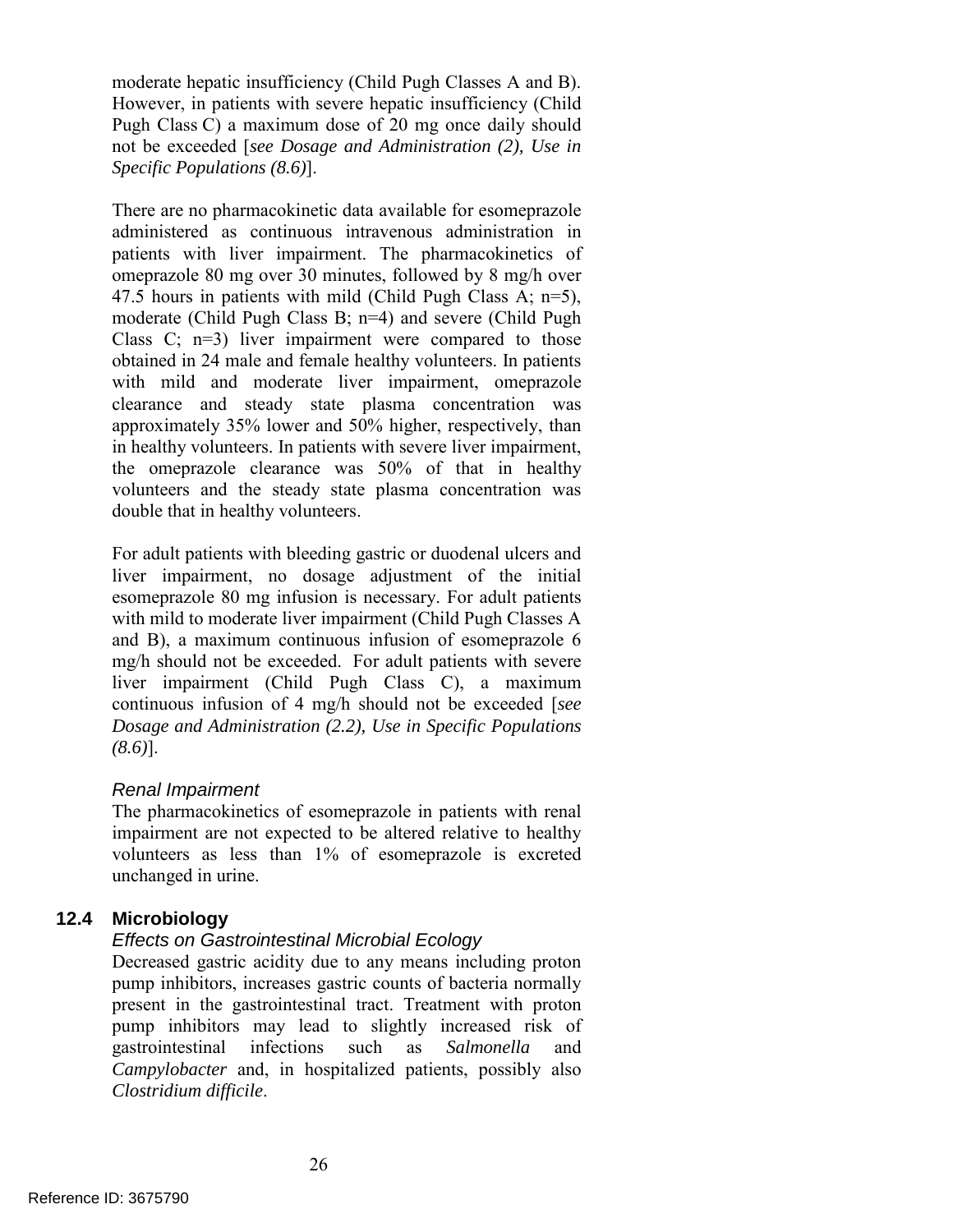## **13 NONCLINICAL TOXICOLOGY**

 13.8 mg omeprazole/kg/day (about 3.4 times the human dose of 40 mg/day on a body surface area basis) for 1 year, then followed for an additional year without the drug. No end of 1 year (94% treated vs 10% controls). By the second **13.1 Carcinogenesis, Mutagenesis, Impairment of Fertility** The carcinogenic potential of esomeprazole was assessed using omeprazole studies. In two 24-month oral carcinogenicity studies in rats, omeprazole at daily doses of 1.7, 3.4, 13.8, 44.0, and 140.8 mg/kg/day (about 0.4 to 34 times the human dose of 40 mg/day expressed on a body surface area basis) produced gastric ECL cell carcinoids in a dose-related manner in both male and female rats; the incidence of this effect was markedly higher in female rats, which had higher blood levels of omeprazole. Gastric carcinoids seldom occur in the untreated rat. In addition, ECL cell hyperplasia was present in all treated groups of both sexes. In one of these studies, female rats were treated with carcinoids were seen in these rats. An increased incidence of treatment-related ECL cell hyperplasia was observed at the year the difference between treated and control rats was much smaller (46% vs 26%) but still showed more hyperplasia in the treated group. Gastric adenocarcinoma was seen in one rat (2%). No similar tumor was seen in male or female rats treated for 2 years. For this strain of rat no similar tumor has been noted historically, but a finding involving only one tumor is difficult to interpret. A 78-week oral mouse carcinogenicity study of omeprazole did not show increased tumor occurrence, but the study was not conclusive.

> lymphocyte chromosome aberration test, the *in vivo* mouse mouse micronucleus test Esomeprazole was negative in the Ames mutation test, in the *in vivo* rat bone marrow cell chromosome aberration test, and the *in vivo* mouse micronucleus test. Esomeprazole, however, was positive in the *in vitro* human lymphocyte chromosome aberration test. Omeprazole was positive in the *in vitro* human bone marrow cell chromosome aberration test, and the *in vivo*

> (about 34 times the human dose of 40 mg/day on a body The potential effects of esomeprazole on fertility and reproductive performance were assessed using omeprazole studies. Omeprazole at oral doses up to 138 mg/kg/day in rats surface area basis) was found to have no effect on reproductive performance of parental animals.

## **13.2 Animal Toxicology and/or Pharmacology**

#### *Reproduction Studies*

 up to 280 mg/kg/day (about 68 times an oral human dose of Reproduction studies have been performed in rats at oral doses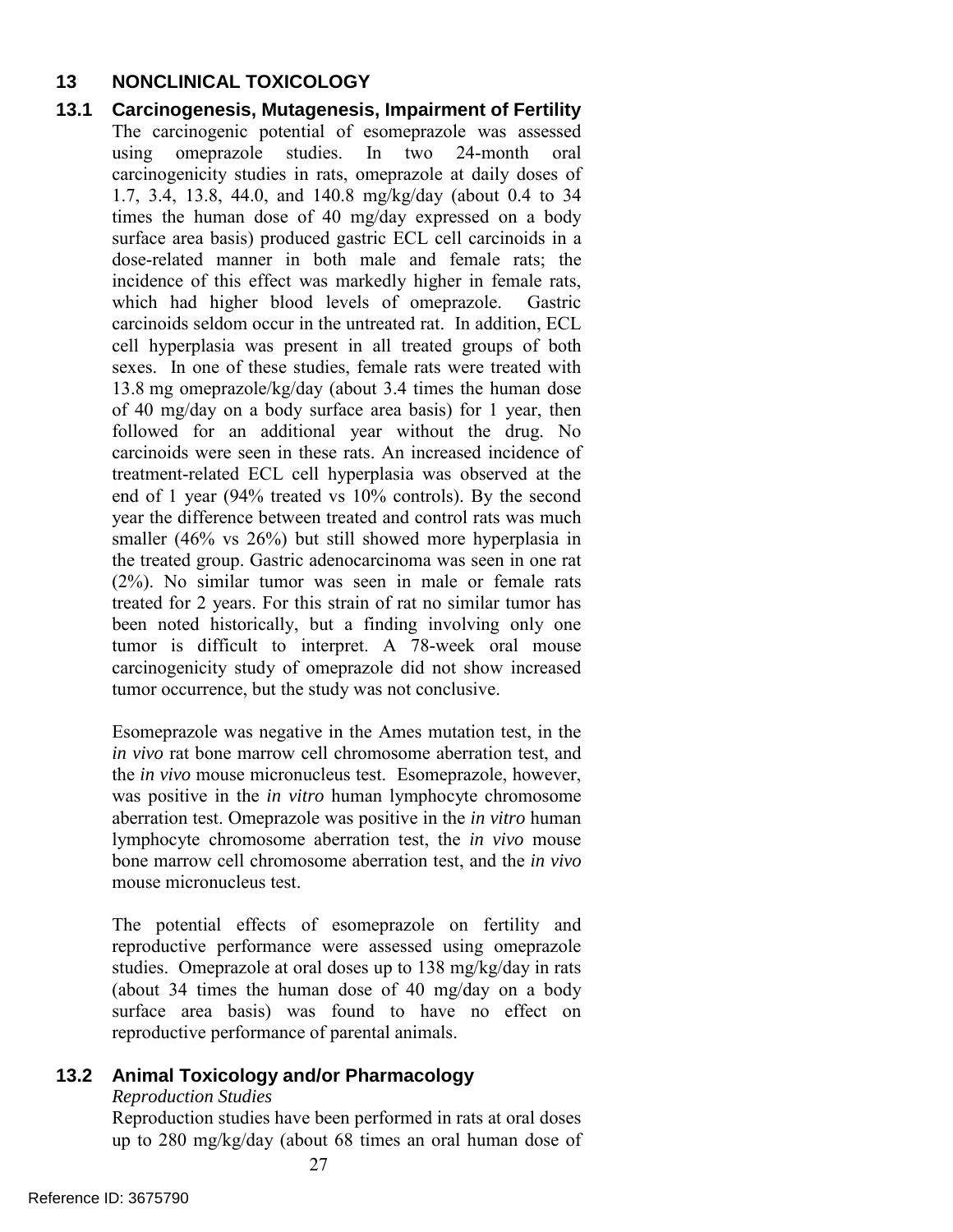doses up to 86 mg/kg/day (about 42 times an oral human dose  esomeprazole [*see Pregnancy, Animal Data (8.1)*]*. Juvenile Animal Study*  40 mg on a body surface area basis) and in rabbits at oral of 40 mg on a body surface area basis) and have revealed no evidence of impaired fertility or harm to the fetus due to

 A 28-day toxicity study with a 14-day recovery phase was oral human dose of 40 mg on a body surface area basis). An conducted in juvenile rats with esomeprazole magnesium at doses of 70 to 280 mg/kg/day (about 17 to 68 times a daily increase in the number of deaths at the high dose of 280 mg/kg/day was observed when juvenile rats were administered esomeprazole magnesium from postnatal day 7 through postnatal day 35. In addition, doses equal to or greater than 140 mg/kg/day (about 34 times a daily oral human dose of 40 mg on a body surface area basis), produced treatmentrelated decreases in body weight (approximately 14%) and body weight gain, decreases in femur weight and femur length, and affected overall growth. Comparable findings described above have also been observed in this study with another esomeprazole salt, esomeprazole strontium, at equimolar doses of esomeprazole.

## **14 CLINICAL STUDIES**

## **14.1 Acid Suppression in Gastroesophageal Reflux Disease (GERD)**

 40 mg) to that of NEXIUM delayed-release capsules at as a 15-minute infusion in the other two studies. Basal acid Period 2, Day 3; and on Period 2, Day 11. BAO and MAO were estimated from 1-hour continuous collections of gastric Four multicenter, open-label, two-period crossover studies were conducted to compare the pharmacodynamic efficacy of the intravenous formulation of esomeprazole (20 mg and corresponding doses in patients with symptoms of GERD, with or without erosive esophagitis. The patients (n=206, 18 to 72 years old; 112 female; 110 Caucasian, 50 Black, 10 Asian, and 36 Other Race) were randomized to receive either 20 or 40 mg of intravenous or oral esomeprazole once daily for 10 days (Period 1), and then were switched in Period 2 to the other formulation for 10 days, matching their respective dose level from Period 1. The intravenous formulation was administered as a 3-minute injection in two of the studies, and output (BAO) and maximal acid output (MAO) were determined 22-24 hours post-dose on Period 1, Day 11; on contents prior to and following (respectively) subcutaneous injection of 6.0 mcg/kg of pentagastrin.

 intravenous dosage forms of NEXIUM 20 mg and 40 mg were In these studies, after 10 days of once daily administration, the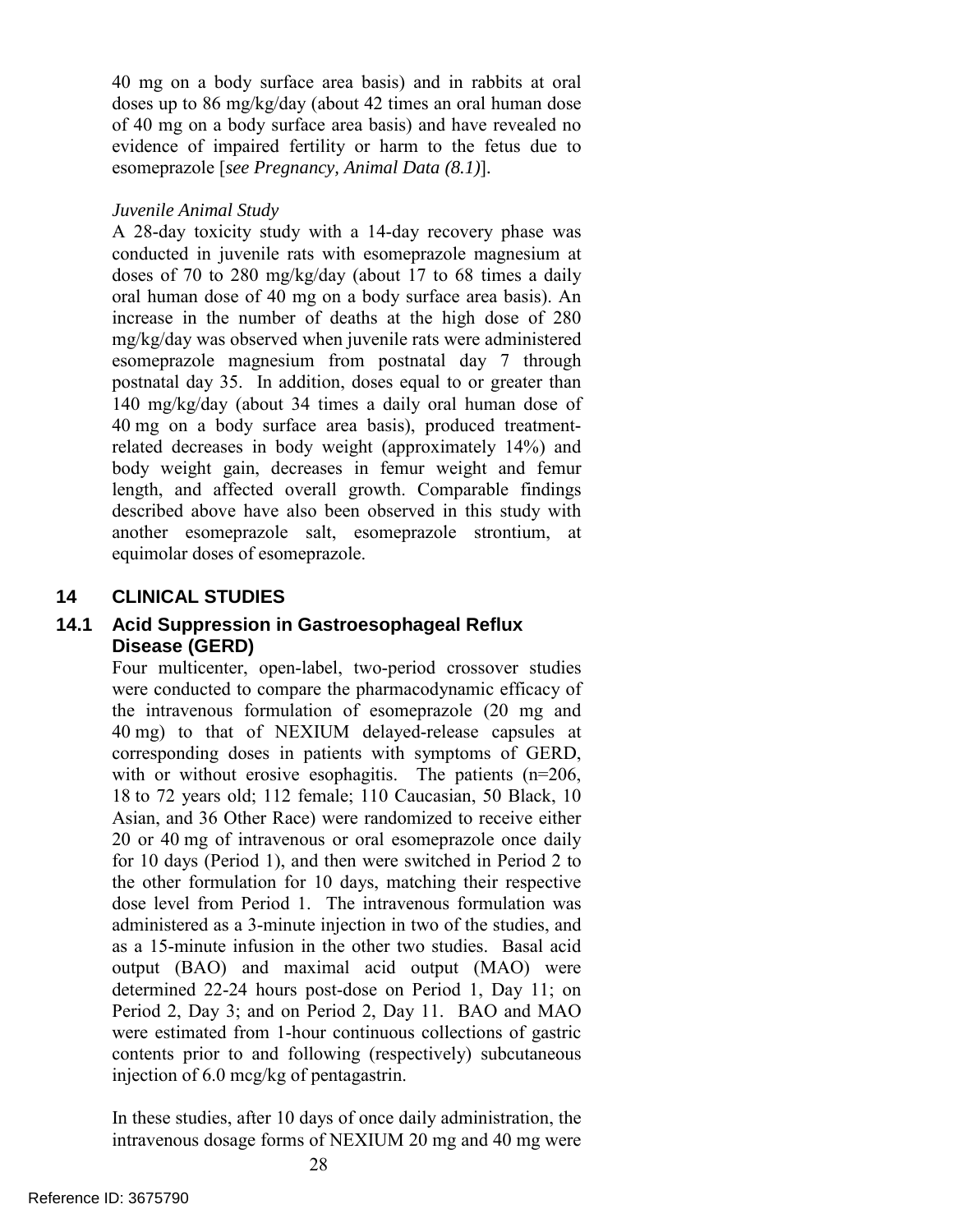similar to the corresponding oral dosage forms in their ability to suppress BAO and MAO in these GERD patients (see table below).

There were no major changes in acid suppression when switching between intravenous and oral dosage forms.

#### Table 6

## **Mean (SD) BAO and MAO measured 22-24 hours postdose following once daily oral and intravenous administration of esomeprazole for 10 days in GERD patients with or without a history of erosive esophagitis**

|              |               | <b>Intravenous</b>       | $BAO$ in mmol $H^+/h$ |            | $MAO$ in mmol $H^+/h$ |            |
|--------------|---------------|--------------------------|-----------------------|------------|-----------------------|------------|
| <b>Study</b> | Dose<br>in mg | Administration<br>Method | <b>Intravenous</b>    | Oral       | <b>Intravenous</b>    | Oral       |
| $1(N=42)$    | 20            | 3-minute injection       | 0.71(1.24)            | 0.69(1.24) | 5.96 (5.41)           | 5.27(5.39) |
| $2(N=44)$    | 20            | 15-minute infusion       | 0.78(1.38)            | 0.82(1.34) | 5.95(4.00)            | 5.26(4.12) |
| $3(N=50)$    | 40            | 3-minute injection       | 0.36(0.61)            | 0.31(0.55) | 5.06(3.90)            | 4.41(3.11) |
| $4(N=47)$    | 40            | 15-minute infusion       | 0.36(0.79)            | 0.22(0.39) | 4.74(3.65)            | 3.52(2.86) |

## **14.2 Bleeding Gastric or Duodenal Ulcers**

 study, 764 patients were randomized to receive NEXIUM I.V. of randomization was 5.9% in the NEXIUM I.V. treated group In a randomized, double blind, placebo-controlled clinical for Injection ( $n=375$ ) or placebo ( $n=389$ ). The population was 18 to 98 years old; 68% Male, 87% Caucasian, 1% Black, 7% Asian, 4% Other, who presented with endoscopically confirmed gastric or duodenal ulcer bleeding. Following endoscopic hemostasis, patients were randomized to either 80 mg esomeprazole as an intravenous infusion over 30 minutes followed by a continuous infusion of 8 mg per hour for a total of 72 hours or to placebo for 72 hours. After the initial 72 hour period, all patients received oral proton pump inhibitor (PPI) for 27 days. The occurrence of rebleeding within 3 days compared to 10.3% for the placebo group (treatment difference -4.4%; 95% confidence interval: -8.3%, -0.6%; p=0.03). This treatment difference was similar to that observed at Day 7 and Day 30, during which all patients were receiving an oral PPI.

A randomized, double blind, placebo-controlled single-center study conducted in Hong Kong also demonstrated a reduction compared to placebo in the risk of rebleeding within 72 hours in patients with bleeding gastric or duodenal ulcers who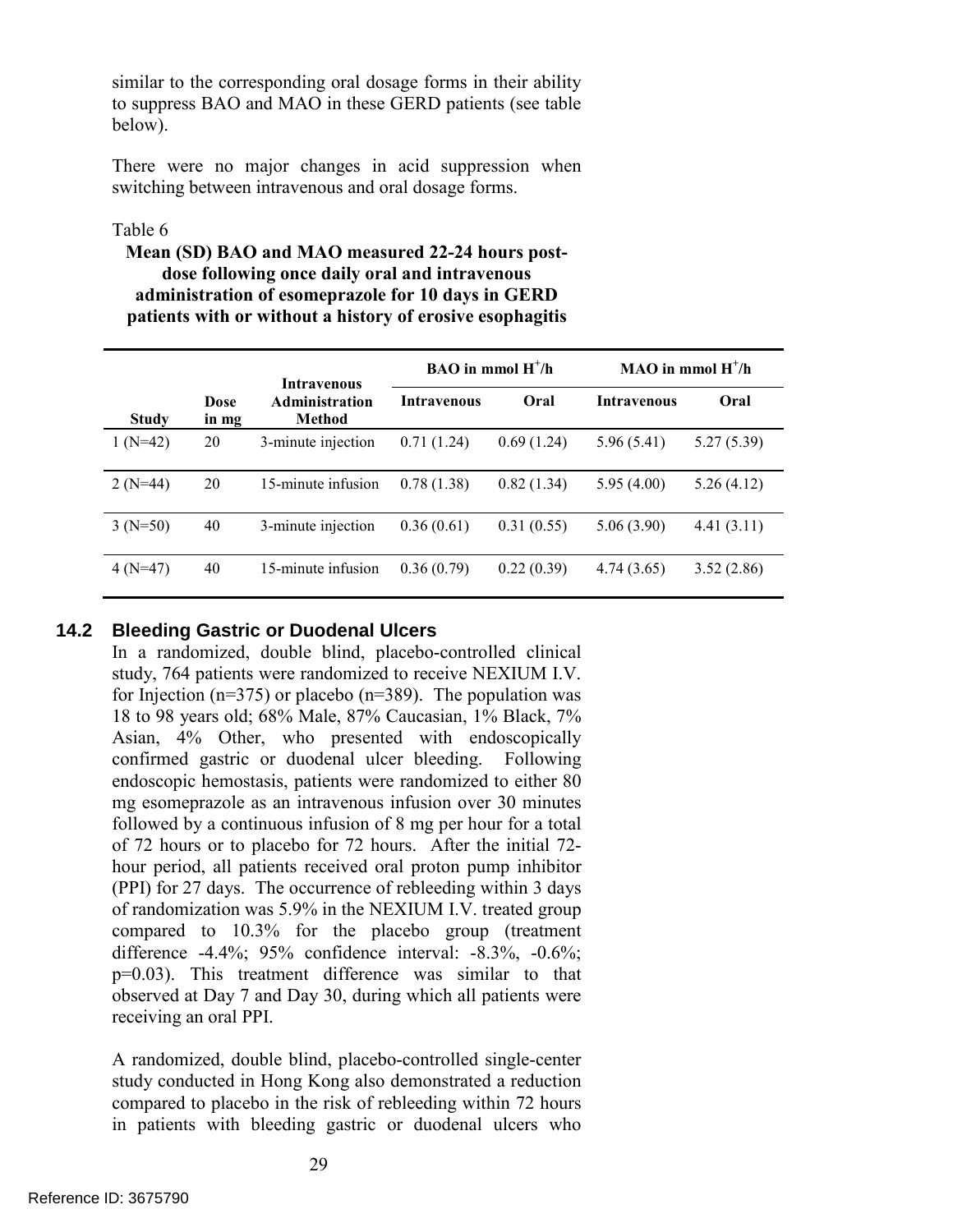received racemic omeprazole, 50% of which is the Senantiomer esomeprazole.

## **16 HOW SUPPLIED/STORAGE AND HANDLING**

 NEXIUM I.V. for Injection is supplied as a freeze-dried powder containing 20 mg or 40 mg of esomeprazole per single-use vial.

 NEXIUM I.V. for Injection (each vial contains 20 mg of **NDC 0186-6020-01** one carton containing 10 vials of esomeprazole).

 NEXIUM I.V. for Injection (each vial contains 40 mg of **NDC 0186-6040-01** one carton containing 10 vials of esomeprazole).

#### **Storage**

 86°F). [See USP Controlled Room Temperature.] Protect Store at 25<sup>o</sup>C (77<sup>o</sup>F); excursions permitted to 15<sup>o</sup>-30<sup>o</sup>C (59<sup>o</sup>from light. Store in carton until time of use.

Following reconstitution and administration, discard any unused portion of esomeprazole solution.

## **17 PATIENT COUNSELING INFORMATION**

- Advise patients to let their healthcare provider know if they are taking, or begin taking other medications, because NEXIUM can interfere with antiretroviral drugs and drugs that are affected by gastric pH changes [*see Drug Interactions (7)*].
- Let patients know that antacids may be used while taking NEXIUM.
- Advise patients to immediately report and seek care for diarrhea that does not improve. This may be a sign of *Clostridium difficile* associated diarrhea [*see Warnings and Precautions (5.4)*].
- Advise patients to immediately report and seek care for any cardiovascular or neurological symptoms including palpitations, dizziness, seizures, and tetany as these may be signs of hypomagnesemia [*see Warnings and Precautions (5.7)*].